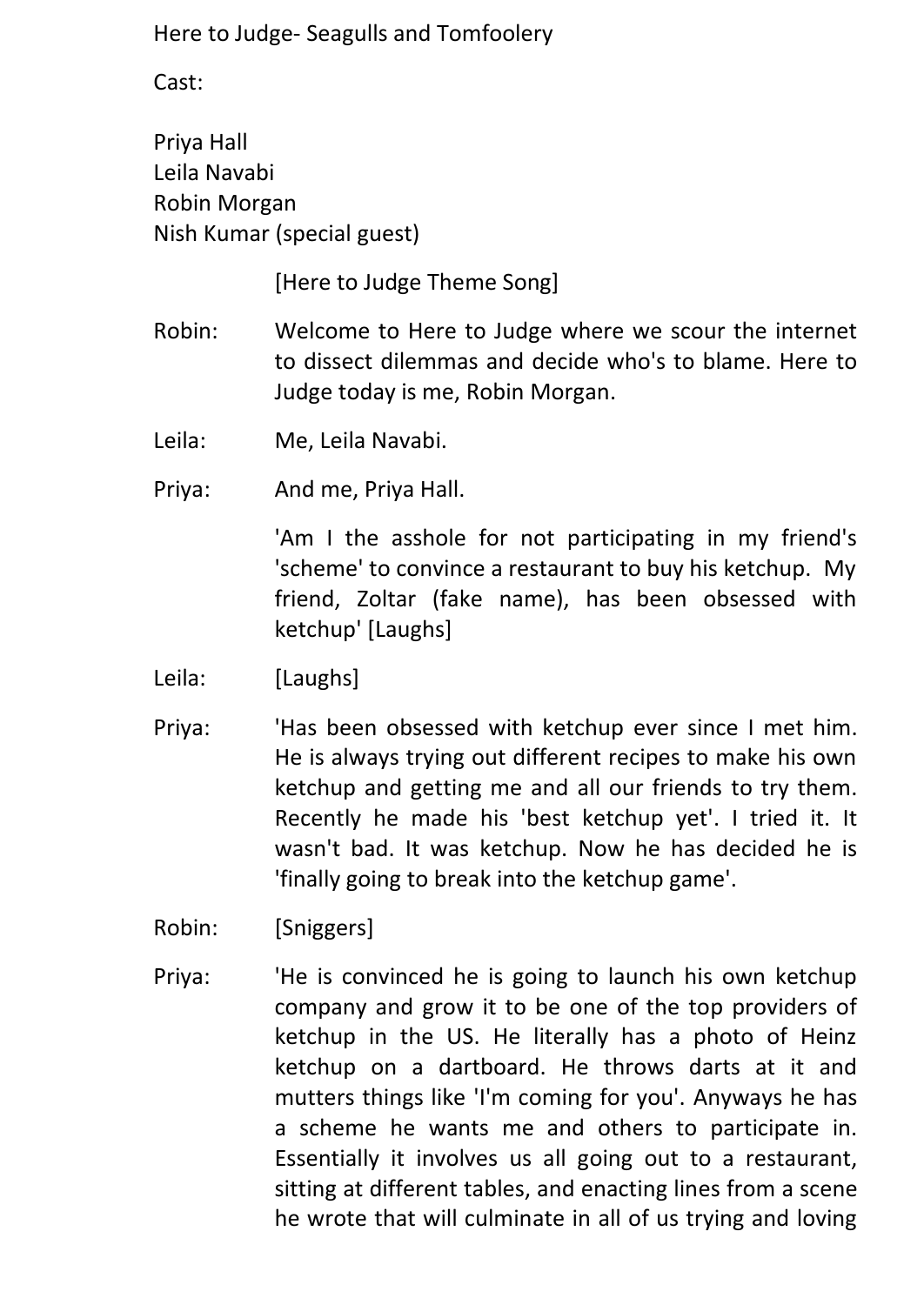his ketchup and convincing the manager to buy it. He wants us all to memorise lines. The gist of it is one guy is supposed to call over a waitress and say he likes the french fries, but hates the ketchup. I am supposed to lean over from another table and say 'Sorry to butt in, ha, ha, but I have to agree. I'm tired of this old fashioned, factory produced ketchup. Where's the real tomato flavour?' After a few other people do this, my friend is going to say 'You guys won't believe this, but I'm a ketchup chef, and I have a few samples. Would you want to give it a shot?'

Leila: Oh my god.

Priya: 'At this point everyone is supposed to try the ketchup and act astounded by it and basically all exclaim it's the best ketchup they've ever had. I am supposed to stand up on my table and 'make a trumpet sound effect' and then yell to the entire restaurant 'We have the best ketchup ever made over here! Everyone come on over!' One of the other people is supposed to get the manager of the place over and we're all supposed to try to convince him or her to buy an order of my friend's ketchup.

> He is going to act surprised and embarrassed and try to tell us to 'stop putting this poor guy on the spot' in regards to the manager. He then assumes he will make a huge sale. Then he wants to do this same operation at other places in town. I told him 'No way am I doing this'. I hate public speaking/acting and having attention focused on me, also the idea is just so fucking dumb and crazy to me. I told him that straight up.

He acted offended and said I am 'ruining his dreams.' I am astounded by this but some of my friends agree and think he is showing 'hustle' and that we should all help him launch his ketchup business. Aside from his ketchup obsession Zoltar is one of my best friends but it seems our friendship is being ruined. A lot of people are telling me I am a jerk for going against his dreams and not helping out.'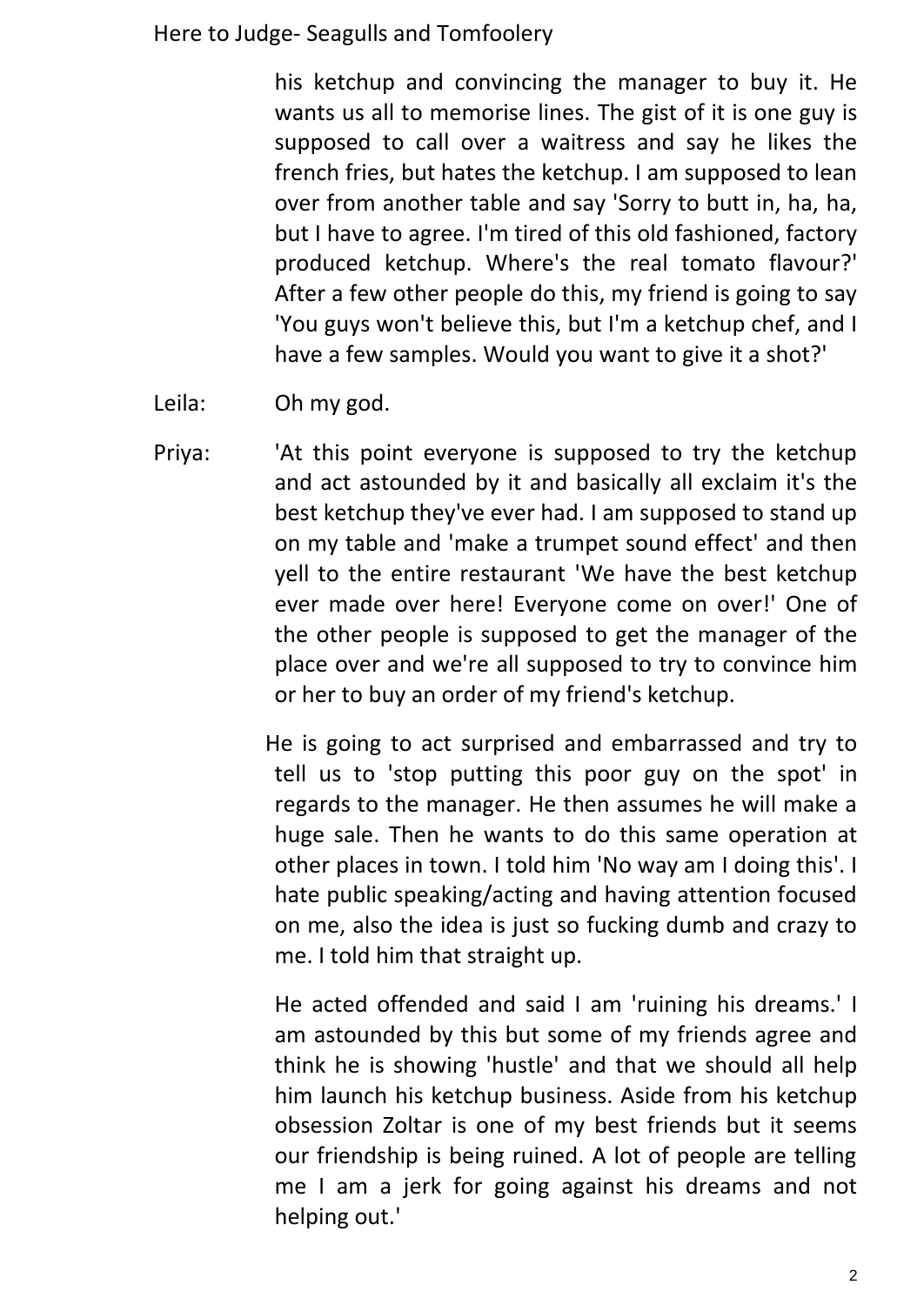- Leila: This reminds me of you know on Dragon's Den the really terrible sketches at the start of every pitch they always do? They're like 'Welcome to the soy sauce freezing place'. Well you know whatever the fuck product they're selling, they'll do a really ridiculous sketch about it and neither of them could ever act.
- Robin: Yeah, yeah, yeah.
- Leila: And it's very awful and embarrassing. So they'll do the sketch and they'll be like 'Thank you, here's your change. You should buy into this, we're asking for 6% of our company'. That's exactly what this is.
- Robin: It's dreadful isn't it?
- Priya: Those are my favourite Dragon's Den pitches, the ones where they embarrass themselves.
- Robin: Yeah when they sort of get like a university improv team.
- Priya: I don't want a good idea.
- Leila: Yeah.
- Robin: [Laughs] Yeah I'm buying improv, the ketchup is a side product. I'm buying sketch.
- Priya: [Laughs]
- Leila: Yeah [laughs]. There was one, I do remember one guy like this middle aged white guy who was selling noodles, like egg noodles or whatever it was.
- Robin: If there's a type of person I trust about noodles, it's a middle aged white guy [laughs].
- Priya: [Laughs]
- Leila: Yeah exactly and honestly the pitch at the start he like came into a gong.
- Robin: Oh no!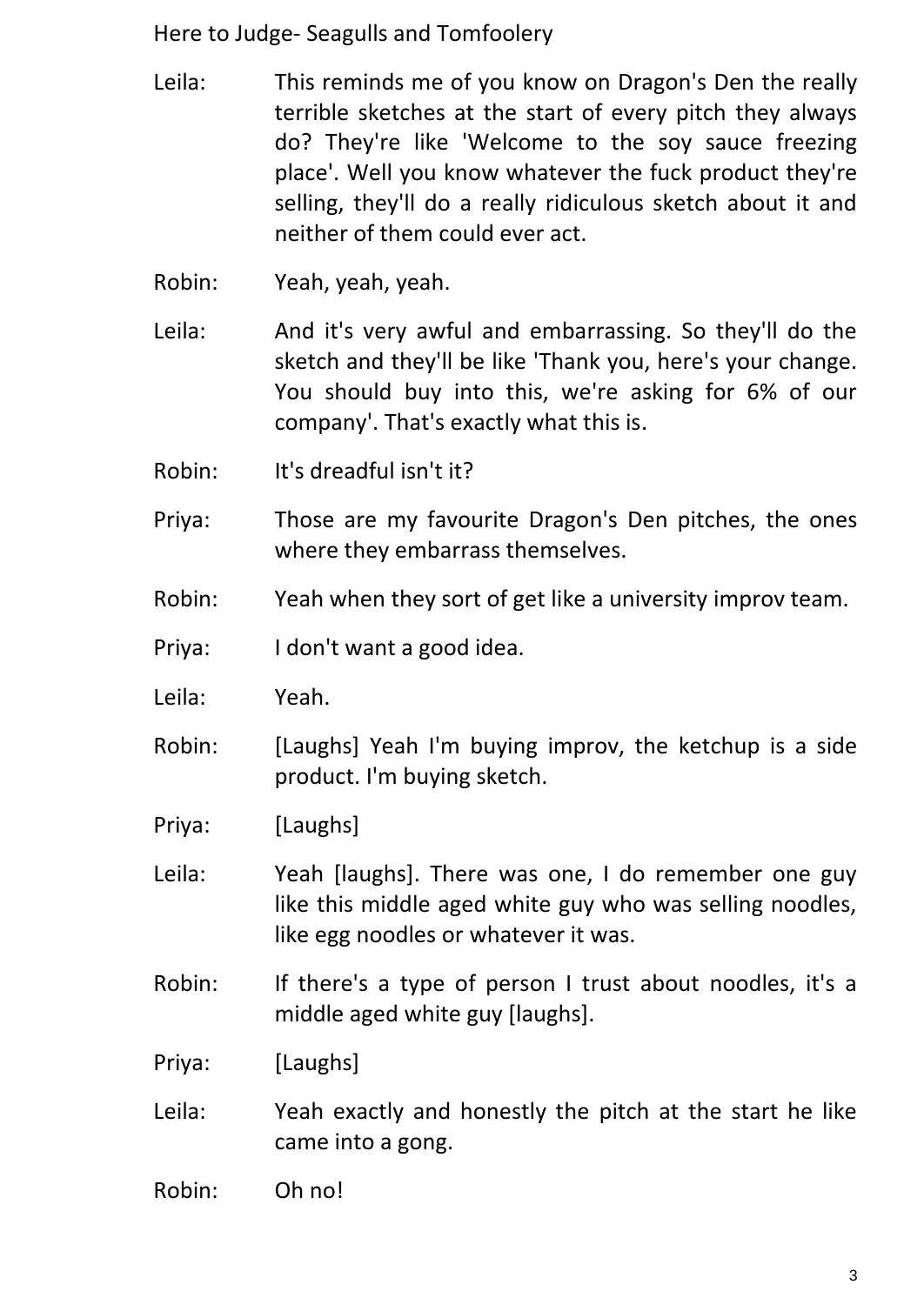Priya: Oh no.

Leila: And they played this sort pseudo-y Asian music and he came in and he put his hands together and he bowed at the dragons.

Robin: No!

Priya: I do like my sketches racist in fairness.

Robin: Yeah, yeah, yeah.

Leila: Yeah [laughs].

- Robin: That episode probably has a disclaimer before it now [laughs].
- Leila: It was very, very Brent is what I want I want to say on that one.
- Robin: Well this felt Brent as well. This ketchup story felt super Brent.
- Priya: Yeah.

Leila: Yeah.

Robin: Travelling salesman.

Leila: Yeah.

- Robin: But you'll never guess what, I'm a ketchup chef and I have samples. Like ketchup just bleeding through his shirt.
- Leila: Um I think this is absolutely nuts.
- Priya: I think it's really weird that it's just an accepted fact about this man that he's obsessed with ketchup and will throw darts at a picture of a Heinz logo. This person can't be a real human being because if he is a real human being, what are we all doing with our lives?

Robin: Bwah. Yeah.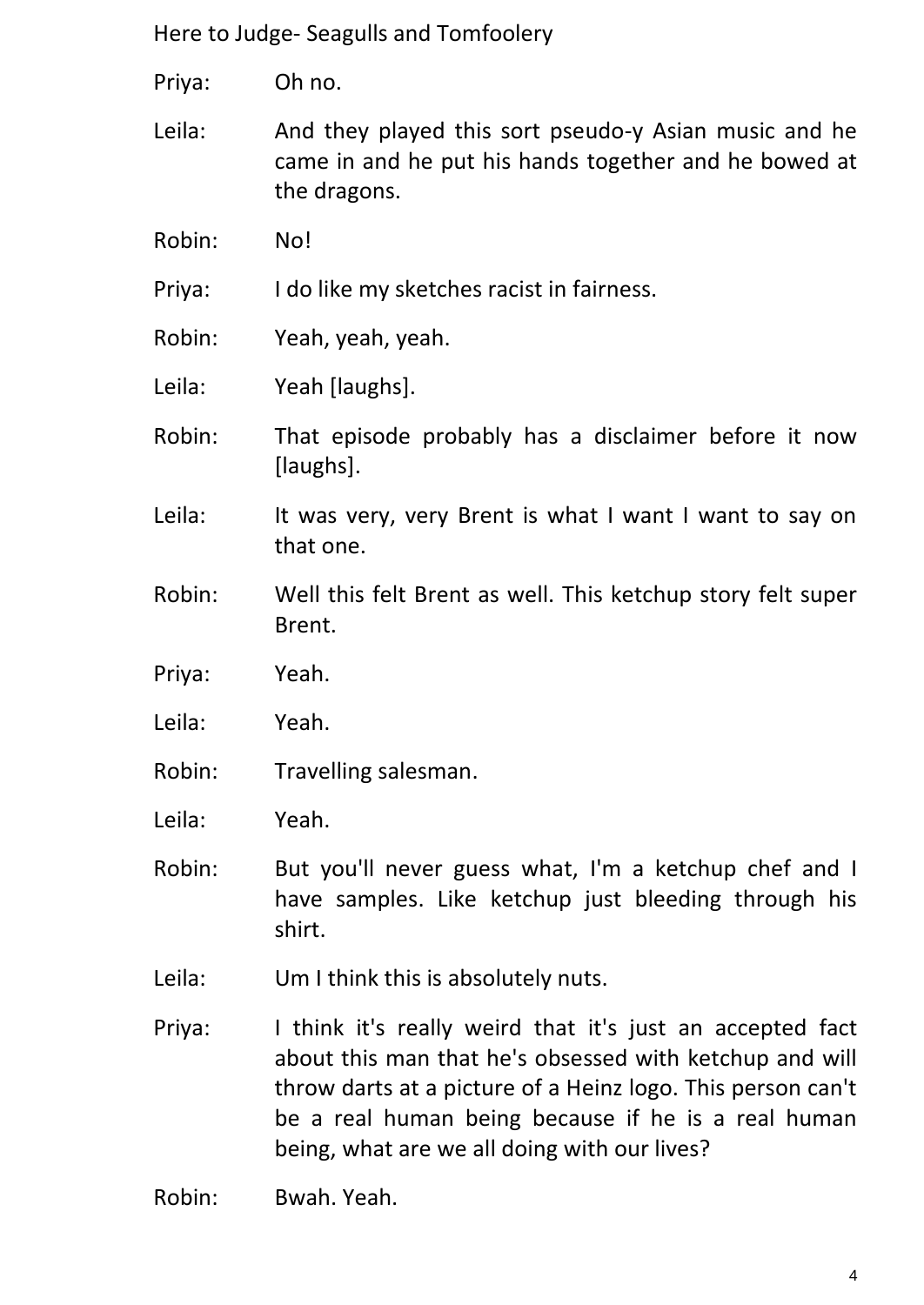Leila: Yeah that's true.

Priya: We need to find a passion like this.

- Robin: I mean if he thinks he's going to be the US's biggest supplier. Like I'm no capitalist pig but you're not going to take down Heinz. Come on now, they've got 57 varieties, you sell what? Ketchup out of your mum's kitchen, fuck off!
- Leila: I'll tell you what, there are some things that artisanally are lovely. There are some things you know what I mean that are always better when they're made, bread for example is always better...
- Robin: Sure.
- Priya: Mm-hmm.
- Leila: if it's like made. Ketchup, let's keep it as what it is.
- Robin: Correct.
- Leila: I don't want an artisan, I fucking hate going, if I get like burger and chips and it's always like if you're gigging or you're doing something and you need to grab food quick and you go somewhere and fine I'll have burger and chips and the ketchup is like some stupid fucking, like it comes in like a jar.

Robin: Yeah.

- Priya: [Laughs] It's like Bloody Mary ketchup and you're like why?
- Robin: Yeah.
- Leila: Yeah I don't want that. Yeah [laughs].
- Priya: All I want is the tomato [laughs].
- Robin: Yeah. Just put a really grubby Heinz bottle from the '90s on the table and everyone would want that. As you say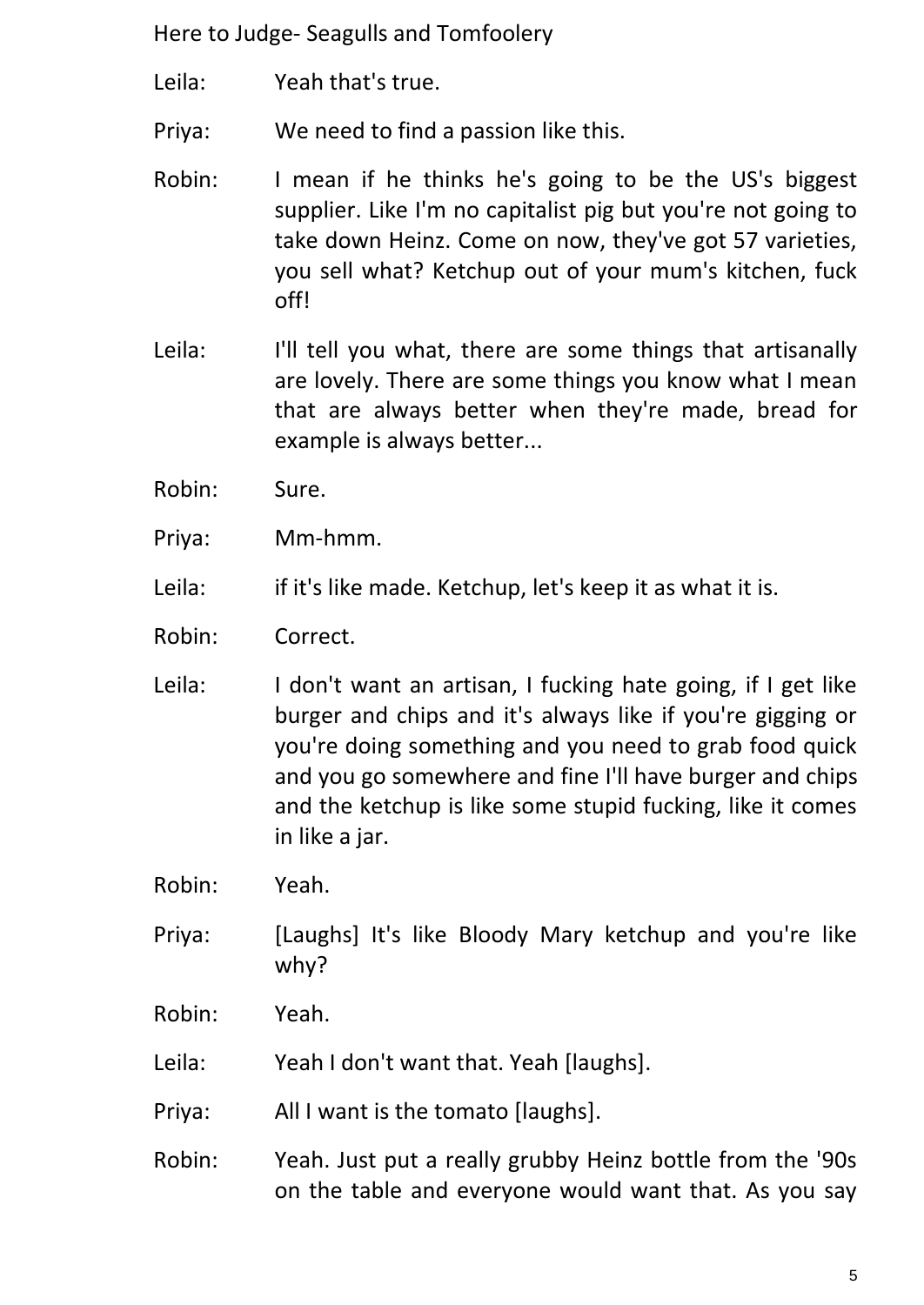it's the one thing that homemade is not better. It's just not.

- Priya: Yeah.
- Leila: No.
- Priya: I want all that sugar, I want that in there. I don't want there to be vodka in my ketchup.
- Robin: Yeah don't mess around with it.
- Priya: Get out of here.
- Leila: Yeah. I also don't get Bloody Mary's frankly as a Bloody Mary.
- Priya: It is like cocktail soup and I do like that about it.
- Leila: Oh no, no, no, no, no. Eww.
- Robin: I'd rather have a minestrone with vodka in it I think.
- Priya: Sure [laughs]
- Robin: If we're going down cocktail soup.
- Priya: Is minestrone the one with the little pasta hoops?
- Robin: Yeaaaaah. [Laughs]
- Priya: Amaze!
- Leila: I like a minestrone. I like a little bit of noodle in my soup.
- Robin: Yeah, yeah, yeah.
- Leila: Who decided to do that?
- Robin: I don't know man but if you like noodle soups then you should look no further than Matsudai Ramen who make the best ramen in all of South Wales, it's absolutely incredible.
- Leila: I will absolutely hit them up.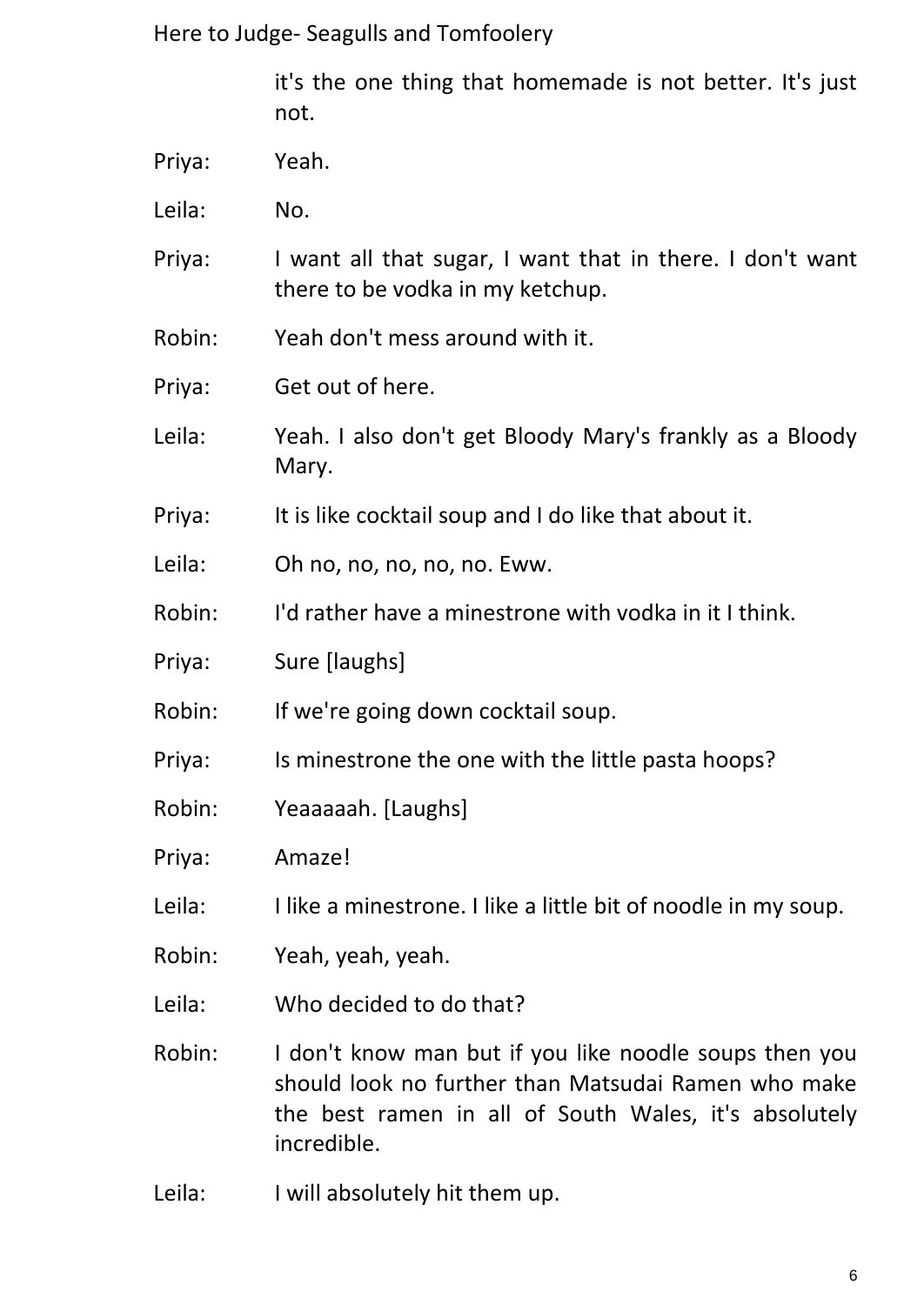- Robin: Do it.
- Leila: Can they sponsor this?
- Robin: I'd love them to.
- Leila: Will they give us money? [Laughs]
- Robin: I don't know.
- Priya: Will they give us noodles?
- Robin: They gave me this t-shirt.
- Leila: Yeah I don't want any money I just want free stuff. Free noodles please.
- Priya: Their noodles are very good. We got some, we picked some up from an industrial estate in Taff's Well so I was dubious but.
- Robin: That's their kitchen, that's where they do it.
- Leila: Yeah I've forgotten all of everything what's happening now.
- Robin: Uh ketchup.
- Leila: Oh ketchup.
- Robin: Ketchup man, he wants them to do a skit. You know when family members go 'Oh you can use this for one of your sketches' and it's like I don't do that.
- Leila: Oh one of your skits.
- Robin: One of your skits!
- Leila: Yeah I hate that.
- Priya: Don't go talking about me in one of your skits.
- Robin: Yeah [laughs] Oh don't worry.
- Priya: I wasn't gonna.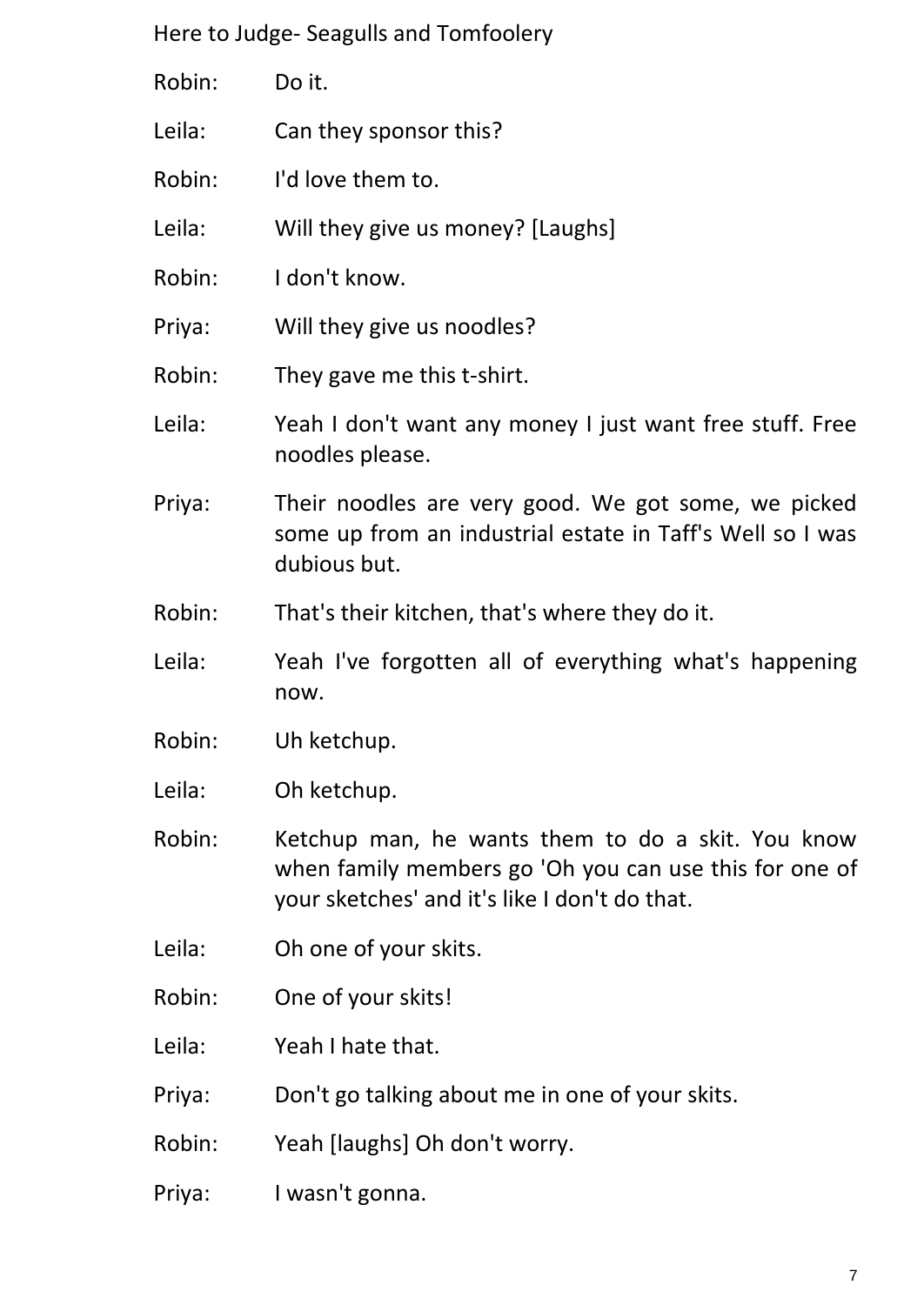- Robin: You're dreadfully dull.
- Leila: I'm pretty sure I've been with people like having some food or whatever and like the order has been wrong and we've sent it back and then got the order that's right. And then someone's been like 'That's a skit' is it?
- Robin: Yeah.
- Leila: It needs a punch up babe.
- Robin: Yeah, yeah, yeah, we'll get a team in.
- Leila: Yeah.
- Priya: We should collect all of them and use them to sell condiments.
- Robin: Mm that would be good. Yeah, yeah, yeah.
- Leila: Sell condoms on?
- Priya: Condiments. But we could sell condoms on the condiments.
- Robin: It's my really artisanal condiments that come in condoms and you sort of just squeeze them out onto your chips and things.
- Leila: [Retching noise] No, no.
- Priya: You don't wash off the spermicide.
- Robin: No, no, no, well that's part of it. That's the sort of Bloody Mary type feel, it has that slight sort of tang.
- Leila: There was a boy in my school, this is another story from school. [Sings] Stories From School.
- Robin: [Laughs]
- Leila: This a section now when I talk about schooldays because I can remember mine. Sorry.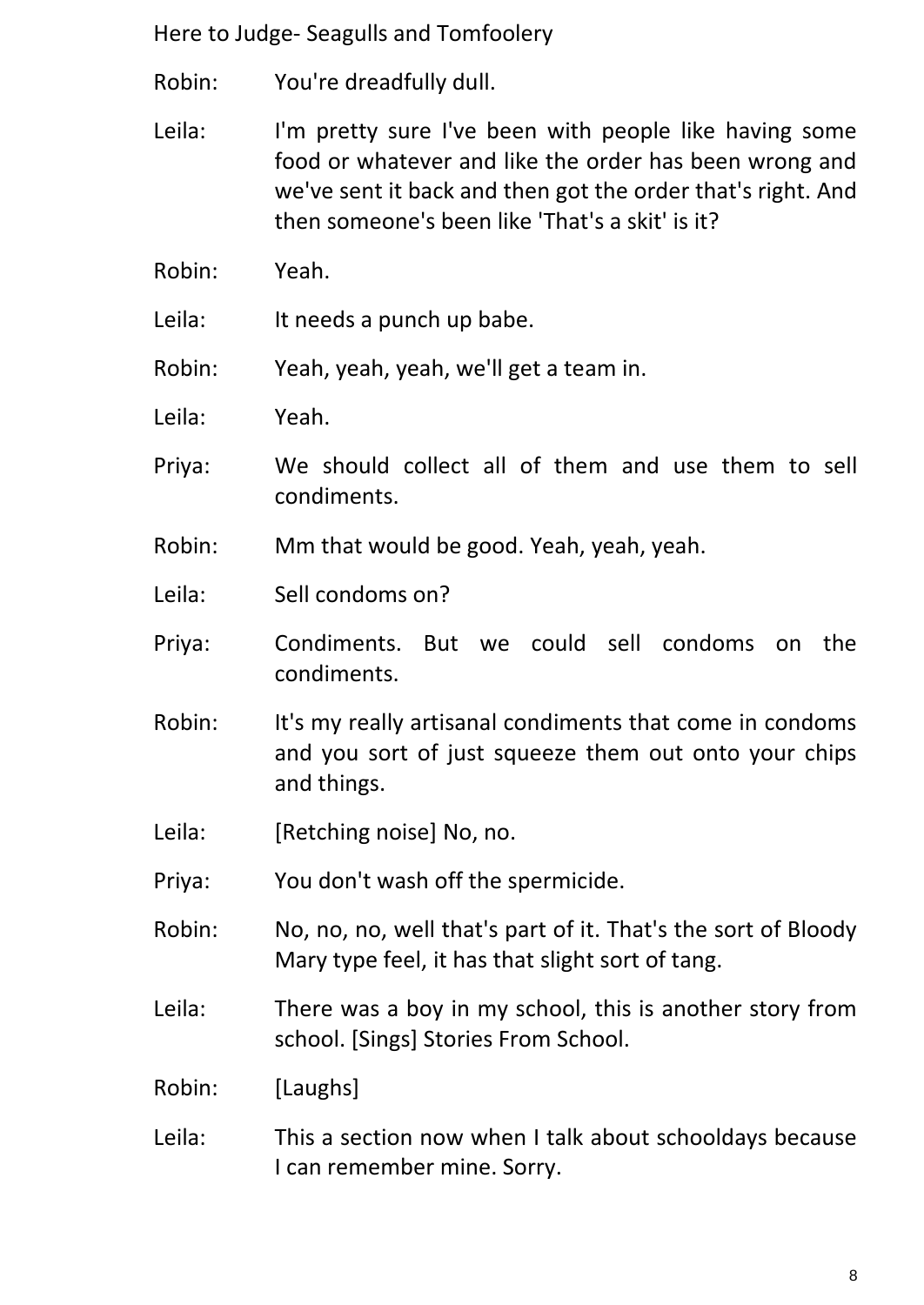- Robin: It was the Moonpig.com. [Sings to Moonpig theme] 'Stories From School'.
- Leila: [Laughs] Totally yeah.
- Priya: It came so naturally like.
- Leila: [Sings] Stories From School. I was like that's a really good tune.
- Robin: [Laughs]
- Leila: And there was this boy and he used to, I say used to, he did this once. Had bought some, I don't even want to say these two words together.
- Priya: Go on.
- Leila: Some strawberry flavoured lube.
- Priya: OK.
- Leila: And he put it on bread and ate it like it was jam [laughs]. How horrible.
- Priya: I see nothing wrong with that.
- Robin: Noooo!
- Leila: No I absolutely do.
- Priya: Weird that a jam would come from a bottle like that.
- Robin: That's so funny.
- Leila: Yeah.
- Robin: Oh that's so gross.
- Leila: This is the same guy who his twin brother pinned him on the school hall floor and sprayed deodorant all over his nipples until it fell off. It's the same guy.
- Priya: [Draws breath shocked]
- Robin: Was it like sort of icy?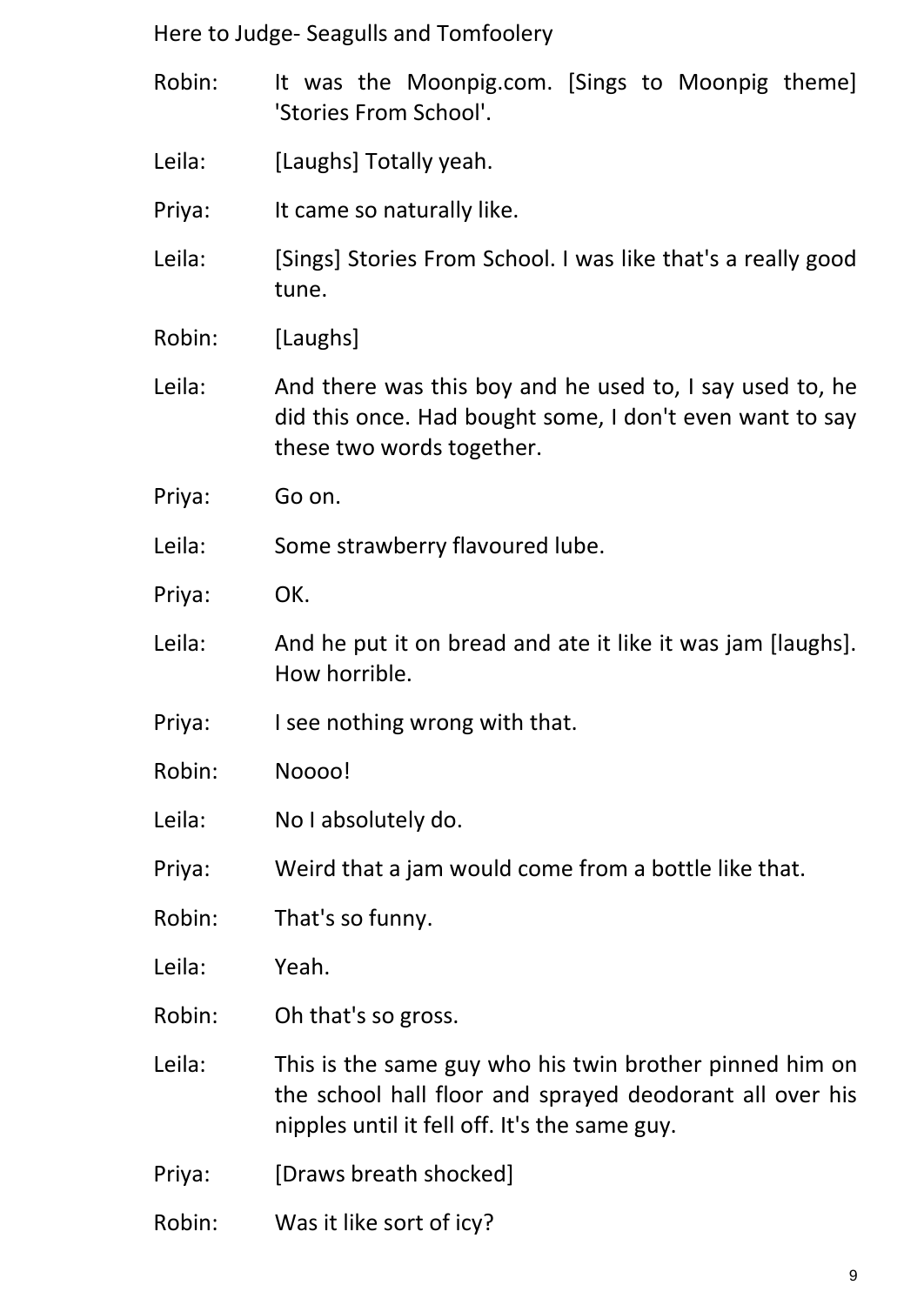| Here to Judge- Seagulls and Tomfoolery |  |  |
|----------------------------------------|--|--|
|----------------------------------------|--|--|

- Priya: Like freeze burned them?
- Leila: Yeah, freeze, his nipple fell off.
- Priya: Like you're removing a wart.
- Leila: Yes. He froze of his nipple.
- Robin: Yeah, yeah, yeah.
- Priya: Did it grow back?
- Leila: I don't know I haven't checked. Shall I ask him? Should I find him on Facebook?
- Robin: Yeah.
- Priya: I think you should. As a matter of urgency.
- Robin: See if he's baking bread. Artisanal bread.
- Leila: Aww it's so awful isn't it?
- Priya: [Laughs]
- Robin: Lube on toast.
- Priya: I don't see what's wrong with that.
- Robin: I mean obviously it's edible.
- Priya: It's designed to taste so nice that it masks a penis.
- Robin: [Laughs] Or vagina.
- Priya: So it would be great on bread.
- Robin: Or vagina Priya! Ya bigot!
- Priya: Or vagina, that's true.
- Leila: I don't want anyone to be like the only reason they'll go down on me is because it tastes like strawberries. Do you know what I mean? [laughs]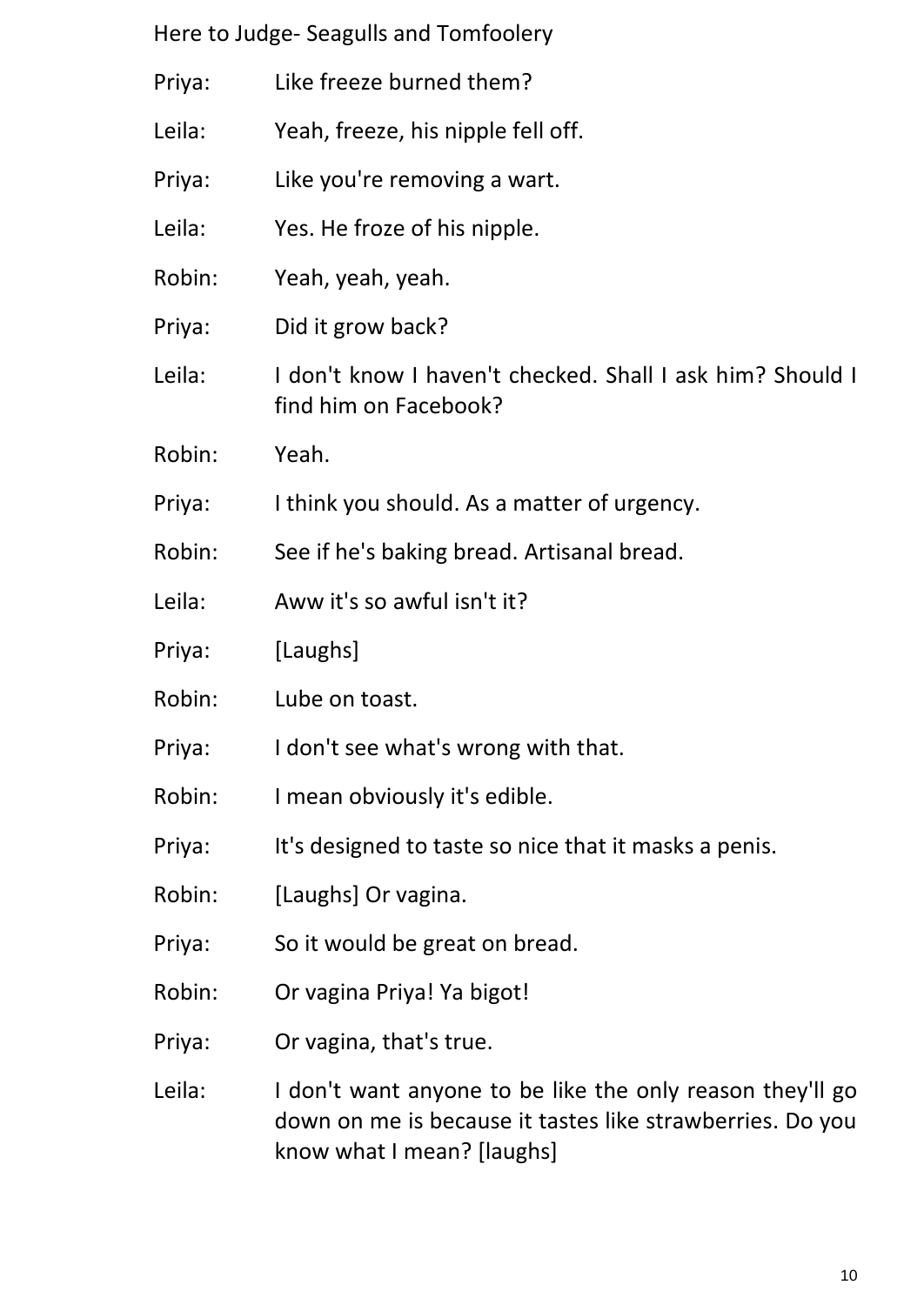- Priya: Yeah that's true. That's true. Things are wrong in that situation.
- Robin: Yeah.
- Leila: Sticky, very sticky.
- Robin: Yeah too sticky.
- Priya: Jam's sticky.
- Robin: Yeah but? You know what you're getting with jam.
- Priya: I didn't know I would be defending this position today.
- Robin: What a hill to die on, absolutely incredible.
- Leila: Brilliant.
- Robin: Um, that's gross.
- Leila: That is gross.
- Robin: But I would like to know if his nipple is still there.
- Priya: Yes please.
- Leila: I'm really curious to know actually.
- Robin: Mm.
- Leila: That's the only way you could tell them apart because they were identical twins. One of them had no nipple.
- Priya: Because of no nipple [laughs].
- Robin: Actually of course, yeah that's probably why he did it.
- Priya: Did they have to have their nipples out all of the time so that you could tell them apart?
- Leila: Well no but I just never knew them apart. But I'm sure that some people did because of that very reason.
- Robin: Yeah.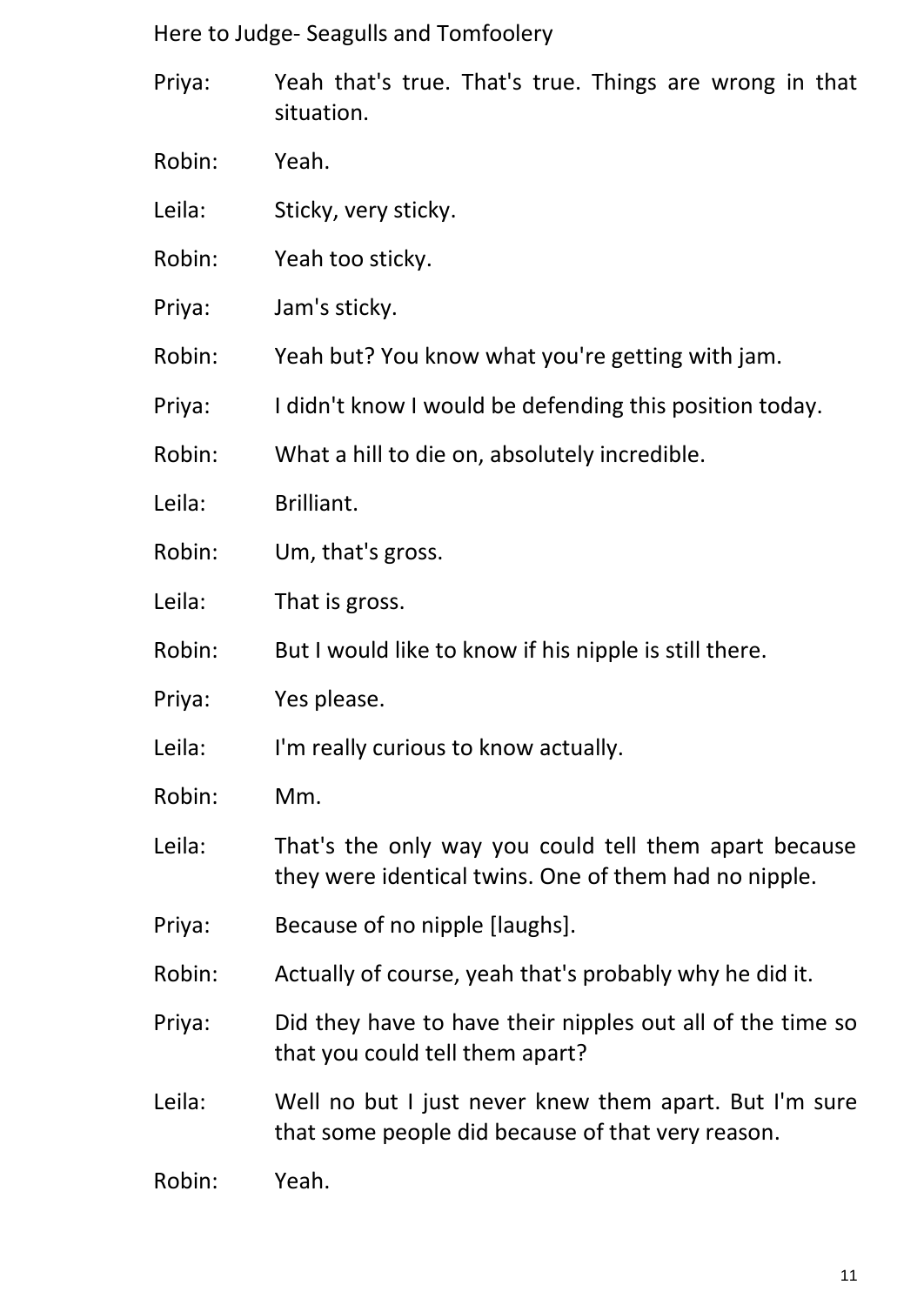- Leila: I can't remember his surname now, it's really annoying me.
- Robin: Probably best you don't give the surname [laughs].
- Priya: Yeah.
- Robin: Lube on toast.
- Leila: Starting to feel a bit sick now [laughs].
- Robin: Are you? I'm just quite hungry.
- Priya: I see nothing wrong with strawberry lube on toast, I don't know what you guys.
- Robin: [Sings] I don't see nothing wrong with some lube on toeoh-oast.
- Leila: Horrible. Horrible, horrible. Um is this guy an asshole?
- Robin: It's the Ketchup King. It's the monorail type ketchup salesman [laughs].
- Priya: Yes [laughs]. [Sings] Monorail!
- Robin: [Sings] Monorail, ketchup!
- Priya: [Laughs] I don't think OP is an asshole.
- Robin: No.
- Priya: I don't think ketchup guy is an asshole really. I think he's mental.
- Robin: Yeah.
- Priya: But not an asshole.
- Leila: He just needs to put his talents to Dragon's Den.
- Priya: Yes.
- Robin: Yeah, yeah, yeah. Um so yes OP, not an asshole.

[Here to Judge- Interim Music]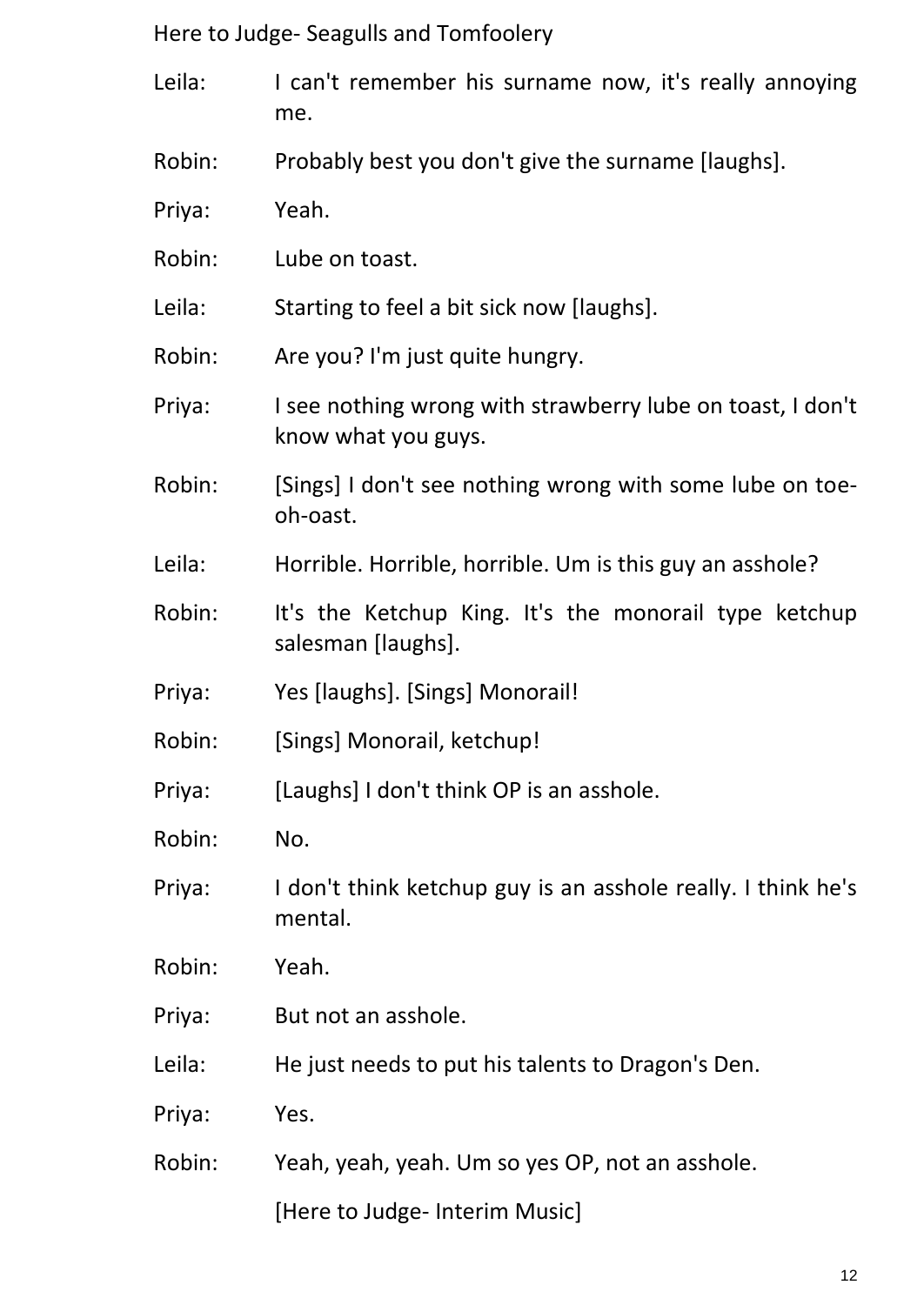- Robin: Uh we have something in the Here to Judge postbag, let's take a little look.
- Leila: Oh really?!

Priya: Exciting. I love getting post.

- Robin: Oh amazing it's a guest read from Nish Kumar.
- Nish: 'Am I the asshole for not taking pictures of my wife at our wedding? So we tied the knot and decided that after saying 'I do' Sarah and I would each have our own digital camera to take any photos we wanted during the rest of the day to record our own personal memories, then put these in a section of our wedding photo album. It was her idea and I thought it would be fun.

Fast forward to us getting these photos developed after the honeymoon. We looked through them together for the first time. To summarise, her photos, me in my suit. Me with our Goddaughter Me with a few friends. Me drunk at the after party. More of guests, decorations, beautiful cake. But most of them are of me. My photos, a seagull that was perched on the church. Some guests. Blurry lights. And many silly pictures of my groomsmen.

As soon as Sarah saw the pictures I had taken she was clearly holding back tears and not happy ones. I asked her what was wrong and she wouldn't tell me at first because she felt embarrassed. But after asking a few more times she admitted that she felt disappointed that I hadn't taken a single picture of her in her dress. I basically told her that I didn't really think to as anyone who has been to a wedding knows that every camera is pointed to the bride. She replied that she wanted to see herself through my eyes on our wedding day.

This conversation went round in circles until she just snapped at me that I found a seagull more nutworthy than my bride on our wedding and now she's gone to bed angry. I feel like this conversation isn't over but as it's our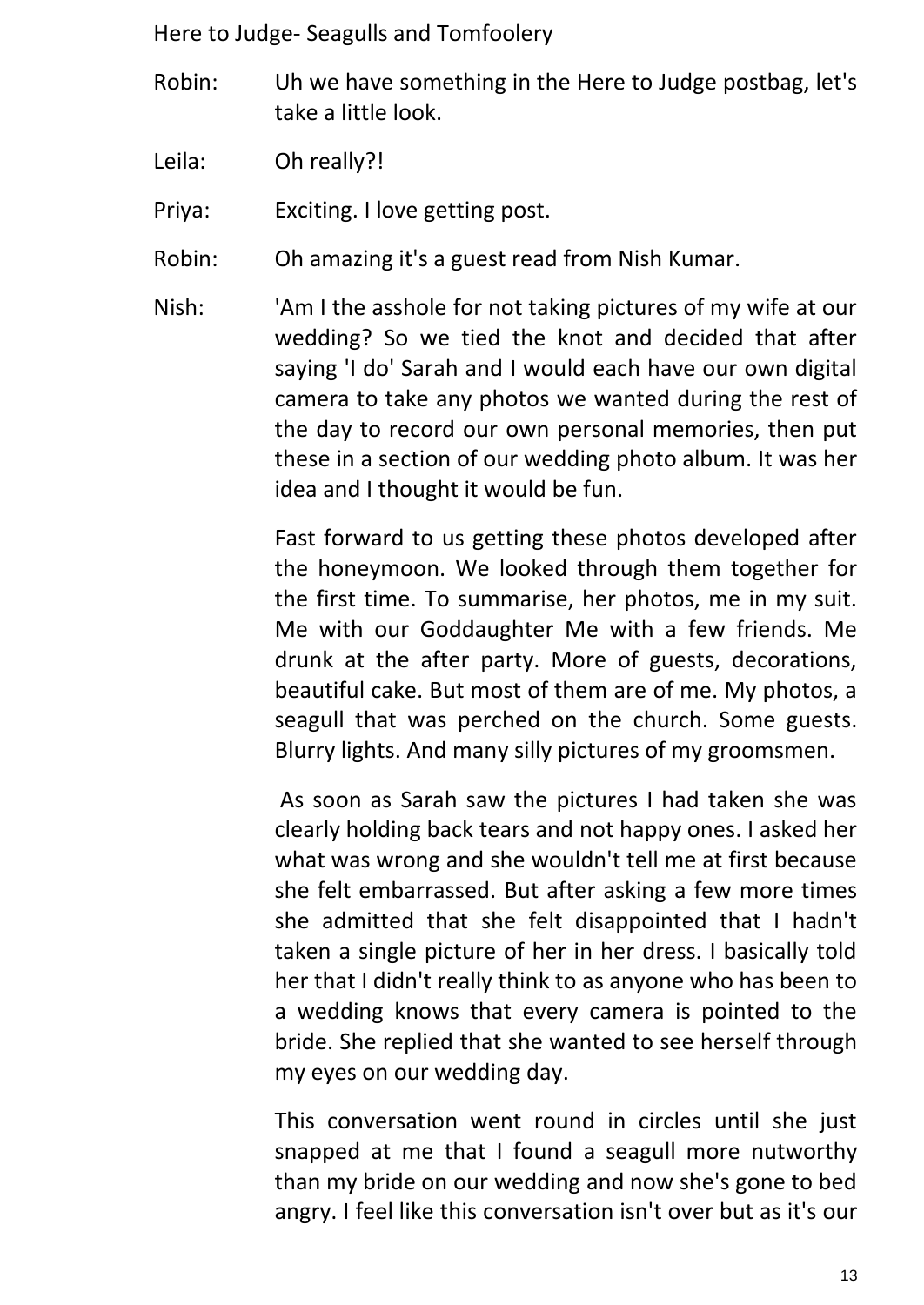first fight as a married couple, I need to know if I'm in the wrong. So, am I the asshole here? I feel like she's overreacting a little. I thought the cameras were intended to record whatever we felt like. I didn't know she'd expect me to take pictures of her.'

- Robin: Um, thank you Nish.
- Leila: She should just ask the groomsmen, the best man if he has any photos of her, a la Love Actually.
- Robin: Oh shit yes, is this Love Actually?
- Priya: Oh OK.
- Robin: Has Nish chosen Love Actually?
- Leila: 'I'm quite pretty' is that what she said? 'Oh I'm quite pretty'.
- Robin: 'Wow I look pretty'. She was like 18 when she filmed that.
- Priya: Yeah she's like creepily young, or like he's creepily old.
- Robin: Yeah.
- Priya: Um I think this man's in love with a seagull and I don't see nothing wrong with that.
- Robin: Oh it's amazing isn't it? Like I wanted a picture of me in my wedding dress but really I just found a seagull in a wedding dress and it looked majestic.
- Leila: Do you know what? Maybe she's a seagull and is in denial.
- Robin: Maybe! Maybe she's jealous of the other seagull. Who is she? Who is she turning up on my wedding day?
- Priya: [Laughs]
- Leila: No, she is the seagull and she's like, that's not me and they're like 'Babe. You're a seagull'. And like Elf, she has been raised among humans her whole life and is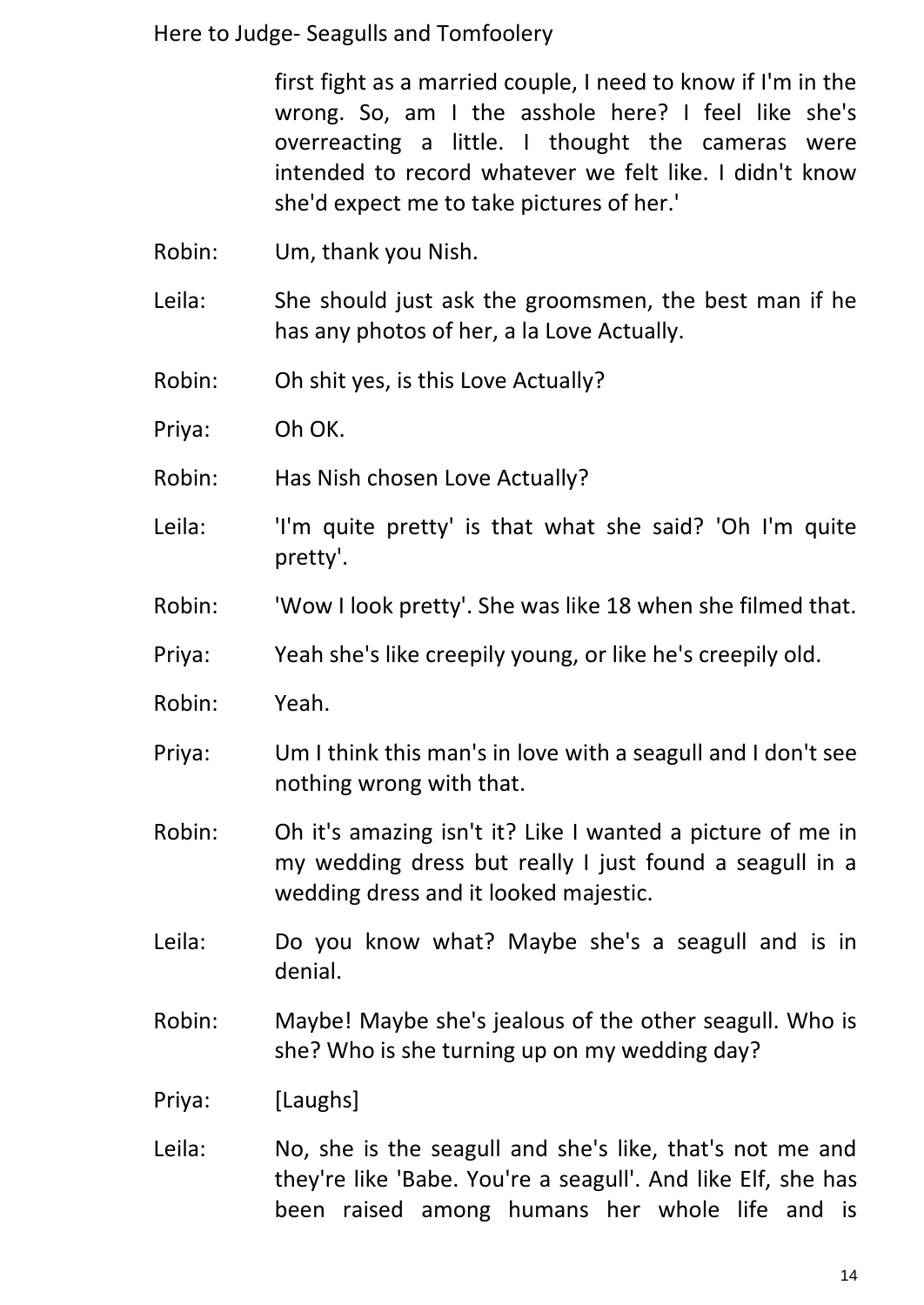convinced that she is in fact not a seagull and any time that there's been a picture taken of her, it's actually been like a stock image of this lady. And she thinks she's a woman but she's actually a seagull.

- Robin: With like Getty Images across her face [laughs].
- Leila: Yeah [laughs].
- Priya: I need to ask, how would a seagull hold a camera?
- Robin: Well that's the most amazing part Priya.
- Priya: As in like, how do you guys think a seagull would hold a camera?
- Robin: It's a magical day, that's how it's happening.
- Priya: Do you think it would hold it with its wings?
- Leila: With its wings, yeah.
- Robin: No it would be the...
- Leila: Sort of in front.
- Priya: Or its talons.
- Robin: I think it would be a clumsy claw type thing.
- Leila: No I think it would use its wings.
- Priya: I think talons but it would like fly down and like take a picture as it flew past.
- Leila: Selfie stick.
- Robin: Selfie stick in the mouth.
- Priya: Sure.
- Robin: Yeah that's probably the easiest way.
- Priya: Or cello taped to its back.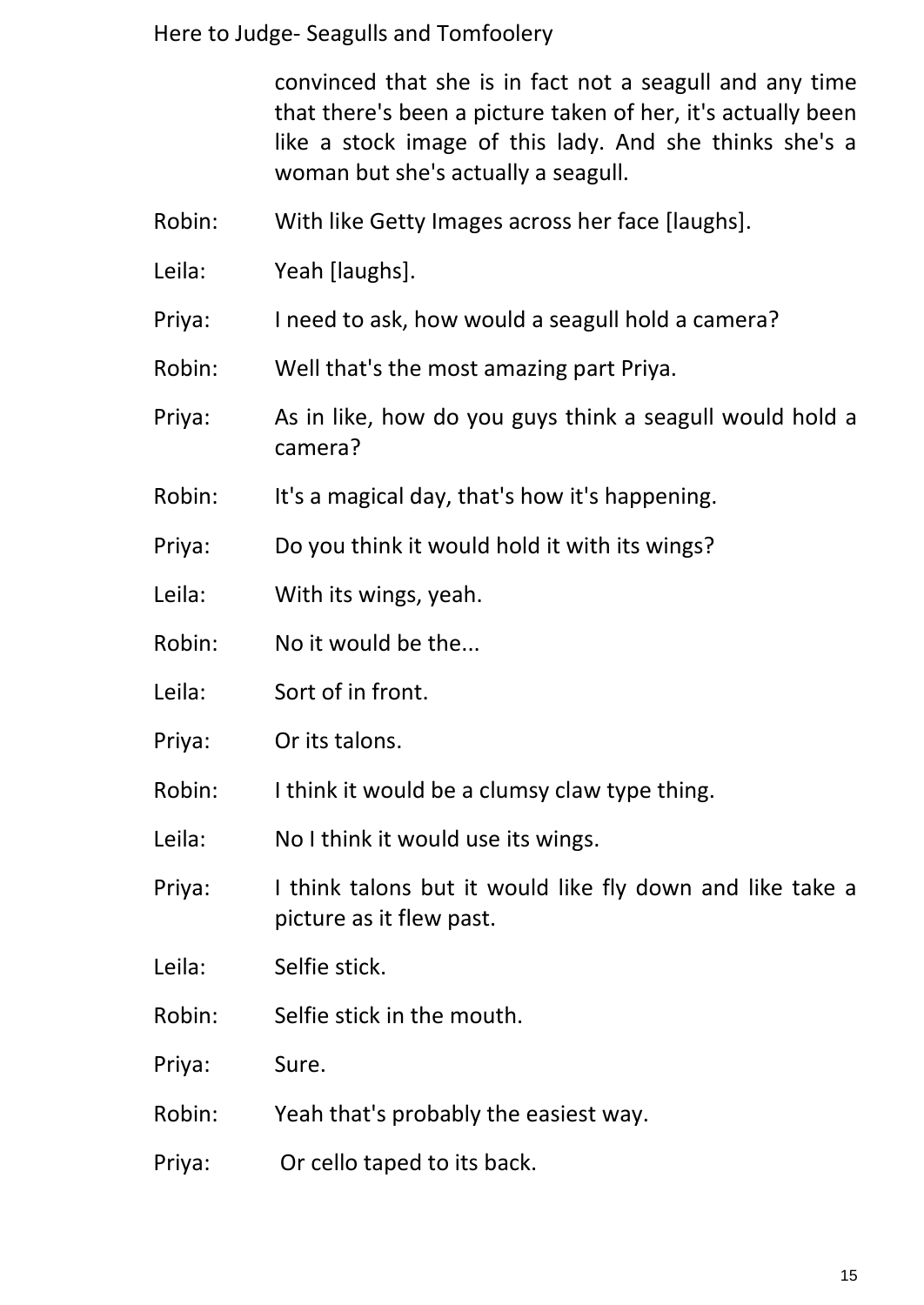- Robin: Yeah that's what happens when you dispose of your selfie sticks in the sea. You'll constantly see animals with the selfie sticks attached to their backs. The latest Blue Planet is all about it, it's mad. But the footage is amazing.
- Priya: [Laughs]

Leila: If your wife was a seagull would you tell her?

- Robin: [Laughs]
- Priya: [Laughs]
- Leila: If my girlfriend became a seagull overnight, I don't think I'd tell her. Because I think it would be so distressing.
- Priya: Overnight? You wouldn't think you'd mention? If your girlfriend just woke up and was a seagull you wouldn't think to bring that up?
- Leila: No.
- Priya: [Laughs]
- Leila: I'd deal with it privately and then I'd continue to be like, oh maybe just continue working from home and don't worry about Zoom meetings.
- Priya: But she would just squawk and shit all over the flat.
- Leila: How would you do it? How would you tell your partner that they were a seagull?
- Robin: But how would you know it's your partner? How would not know that your partner just hasn't left in the night because of your mad bullshit asking questions about seagulls.
- Leila: [Laughs]
- Priya: What if you mollycoddled a seagull all day long and then your girlfriend walked in at the end of the day to be like, 'Why is there a fucking seagull here and why is she wearing my clothes?'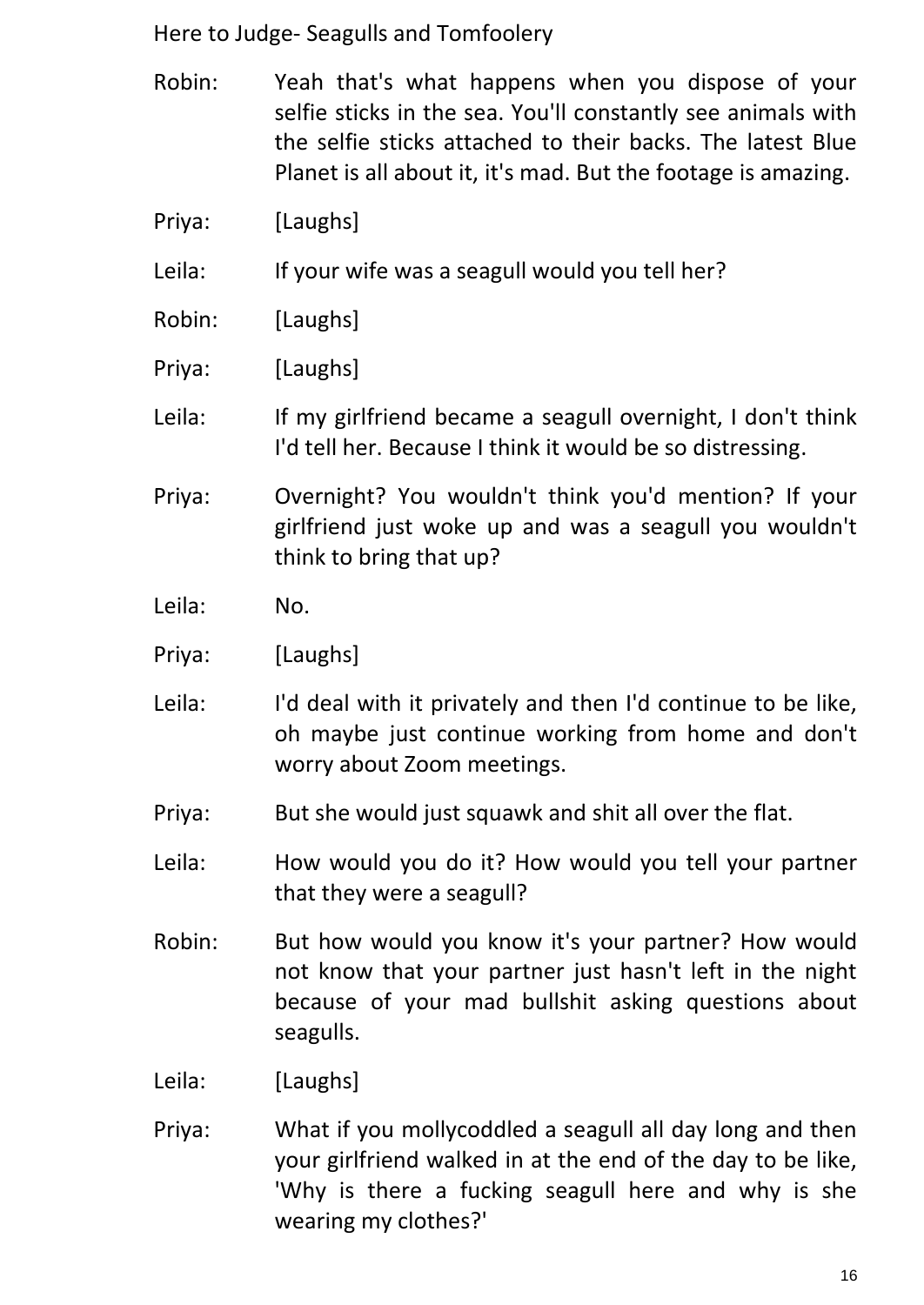- Robin: Why is she in my bra?
- Leila: [Laughs]
- Robin: One of my good bras.
- Leila: Like yeah. I think she's the seagull, that's my true thought. I think he's the rational one.
- Robin: AITS? [Laughs]
- Leila: Am I the Seagull? [laughs]
- Priya: [Laughs]
- Robin: That's what I'm saying Seagulls and Tomfoolery, the one two. Would you be upset if you did this thing with your partner and they just took sort of like funny pictures and not pictures of you?
- Priya: I can understand the logic of where she's coming from but if that's what she wanted to do, she should have made it clear to her partner that what she was actually expecting was lots of pictures of her from his point of view.
- Robin: Candid.
- Priya: Also just use empathy babe. You don't need pictures from his point of view. Just have a bit of empathy.
- Leila: I'd be annoyed if my partner kept taking fucking pictures of me instead of looking at my gorgeous face through her actual eyes. Do you know what I mean?
- Priya: Yeah.
- Robin: Mm-hmm.
- Leila: I think it's a bad idea from the start.
- Priya: I agree.
- Robin: Well I think we've covered the topic, thanks Nish.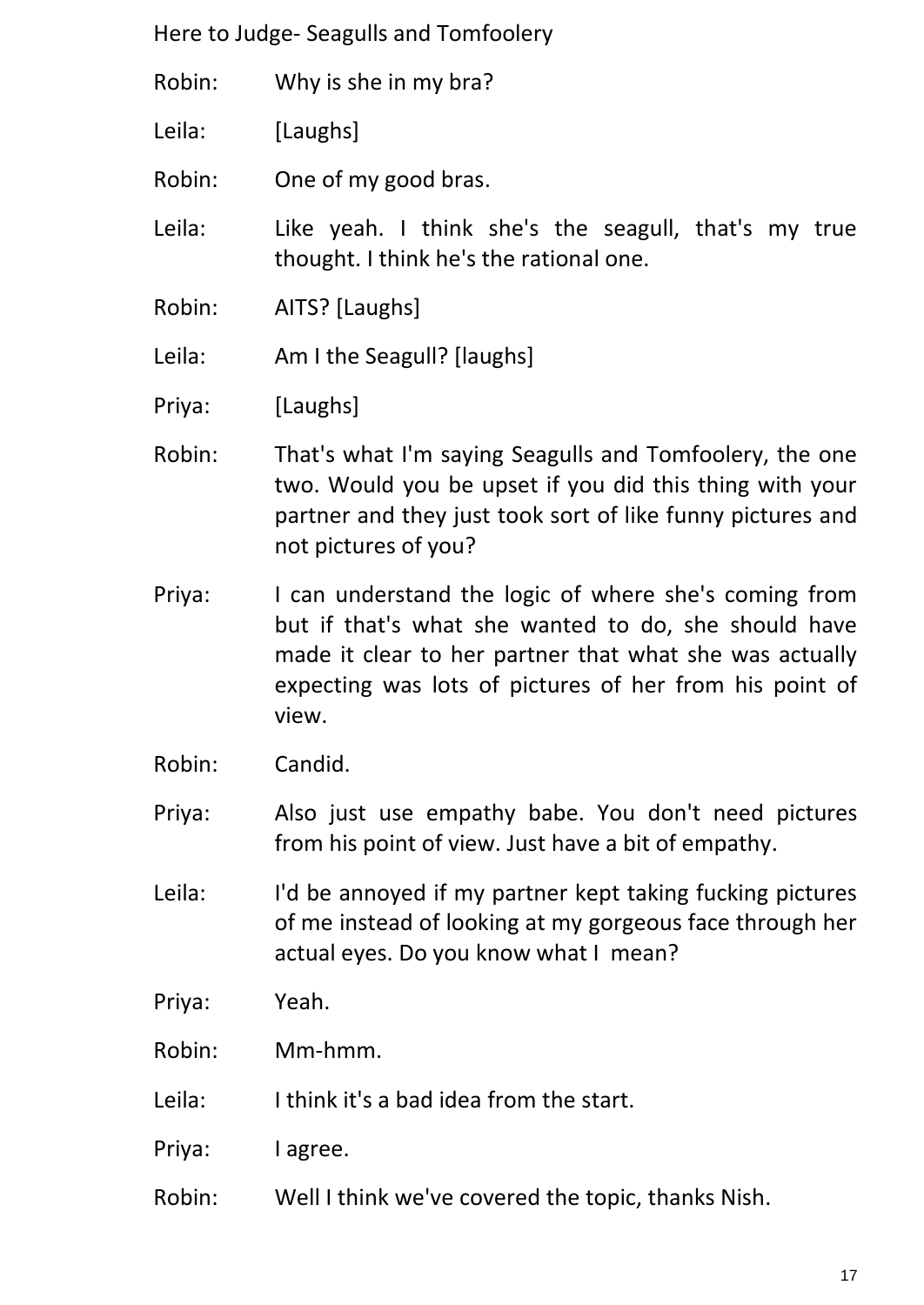Leila: Ah yeah thank you Nish.

Priya: Thanks Nish.

[Here to Judge- Interim Music]

Leila: <sup>'</sup>Am I the asshole for pointing out to my friends that they are not famous? My friends are dating, they're also actors who have had small roles on a few TV shows, I'm talking two lines or less. I say this not to be a hater, I am truly rooting for them. But to give you a scoop of their reach, neither of them have a following in real life or on social media (they've got under 1500 followers combined).

> Anyway, last week I posted a group picture on Instagram of people celebrating a friend's birthday. Everyone in the photo has got their arms around each other's shoulders, very platonic. Anyway, yesterday in a group chat between three of us, they asked me to take the photo down because they don't want the "public" to know that they are dating. I would consider it if they looked bad/ too sloppy drunk/ etcetera but they don't. Also everyone has their arms around each other, not just them. Anyway I asked what they meant and they said they didn't want to end up in gossip rags. I pointed out that they are not famous and that they didn't even have a functioning IMDB page. They were livid and called me a bunch of names. I think they're delusional but they've been texting me demanding it and even sent screenshots of them reporting it (nothing has happened). At this point I don't even want to be their friend. However, and probably because I'm an asshole, I don't want to delete it, based solely on principle, am I the asshole?

- Priya: I think he should just allow people their delusions.
- Leila: Yeah I absolutely do also.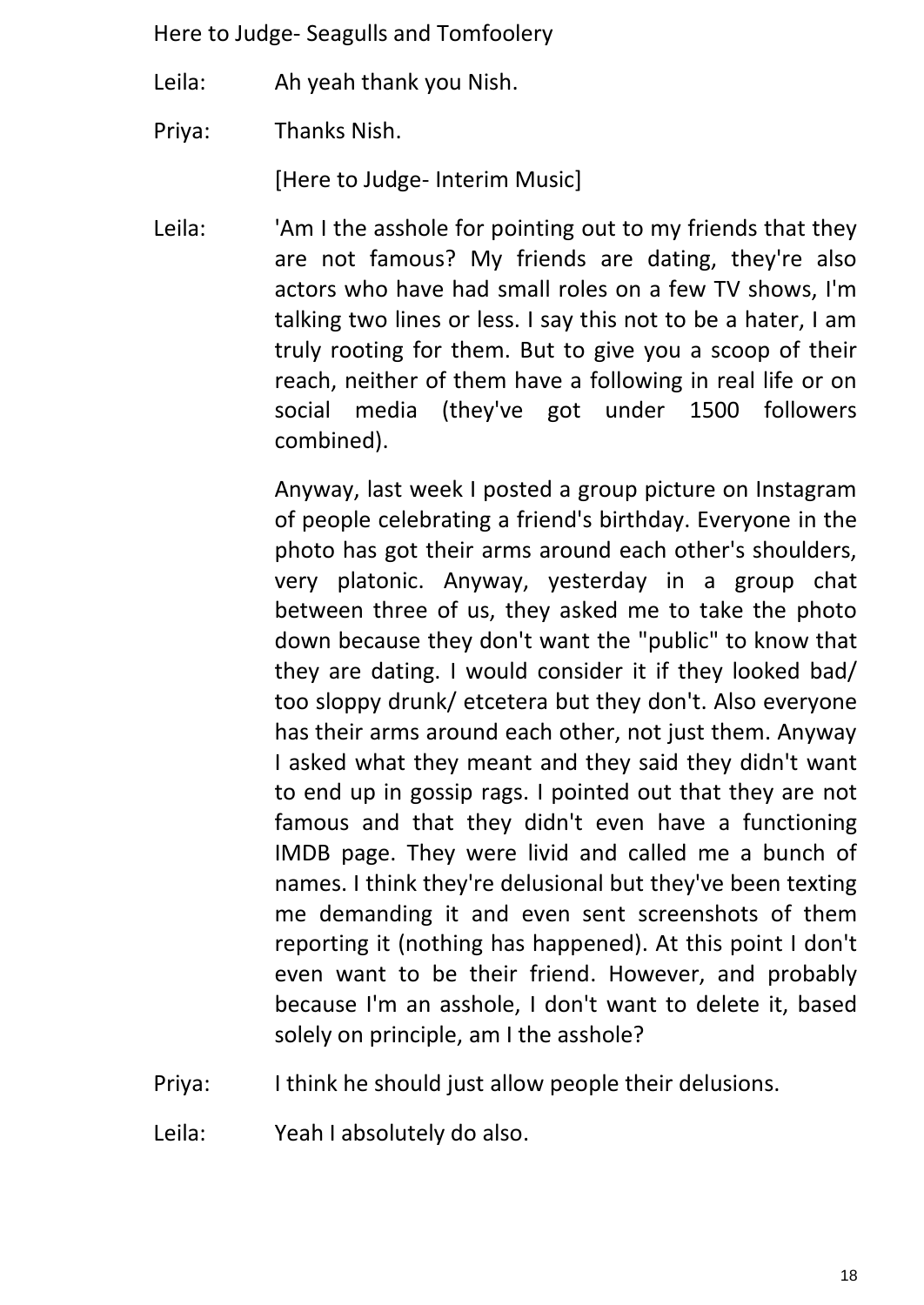- Robin: Like if they've been in TV shows that's a big moment for them isn't it? If that's what their, acting is a tricky profession to get into.
- Leila: As someone who has never trained to be an actor and is now hosting a CBBC series, strongly disagree [laughs] No it is actually very hard, it is.
- Robin: [Laughs] It's a very hard industry. Very hard industry.
- Leila: It is. I feel endlessly bad [laughs] for doing a job that everyone wants to do for some reason. I think I feel sorry for these people.
- Priya: I feel like...
- Robin: It is delusion though isn't it?
- Priya: Yeah but they might be planning ahead. What if they're like well one day we might be famous.
- Robin: Yeah, yeah, yeah.
- Priya: Also it's their image, they can have it taken down if they want to, surely.
- Leila: lagree.
- Robin: Yeah.
- Leila: Gosh this is odd isn't it? Because I feel like all three of us do know some famous people and also some people that would consider themselves famous who are not famous.
- Robin: Yeah.
- Leila: And I find that whole phenomenon very uncomfortable, I don't know what to do when people. Again I don't know if I can tell the fucking story or not? Can I?
- Priya: Change the names.
- Robin: Tell it and then we'll see.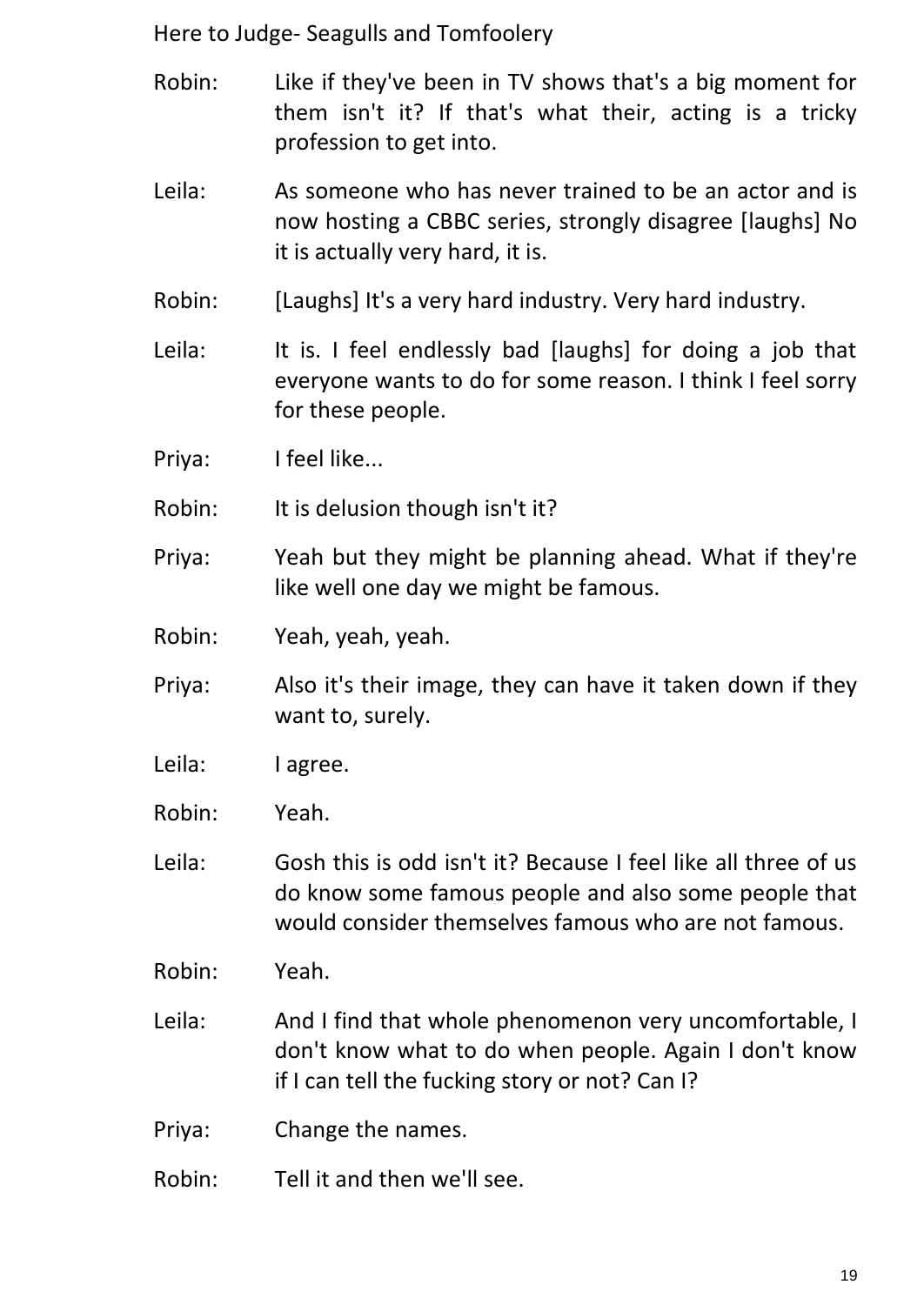- Leila: I'm not even going to tell you the real names because I feel bad for this person, oh it's bad. I with someone having a lunch near the BBC Television Centre in White City. And we were having lunch and this man came up to them, the person that I was sitting with and said 'Oh can you take a picture?' And they said 'Yeah' and sort of held it up to take a selfie and he went 'Oh no I've just proposed to my girlfriend'.
- Robin: [Cringing noises] Nooooo!
- Leila: And it was the worst moment of my entire life enduring that and then that person being like 'Oh yeah I knew that, I knew that, I was just testing it was working'. Like fully not, like you'd think a comic would go back on that and be like 'Oh my god I thought you were talking to me because I'm so sweet'. You'd play it off like that but it just wasn't like that. It was very, it was horrible.
- Robin: Oh my god!
- Leila: This person isn't not famous, but similarly isn't like a household name. Do you know what I mean?
- Priya: Who dat?
- Leila: It was really funny, it was uncomfortable. It was bad.
- Priya: I would crawl out of my skin if that happened to me. And I would just accept I would never be seen again.
- Robin: Yeah that's um, ahhhh!
- Leila: Oh it was horrible. It was horrible [laughs].
- Robin: It's so hard isn't it because you think that I guess you'd like, I think I'd probably handle that in the way that you described, you're kind of like 'Oh that's fucking awkward isn't it?' And that's a funny story to tell.

Leila: Yeah.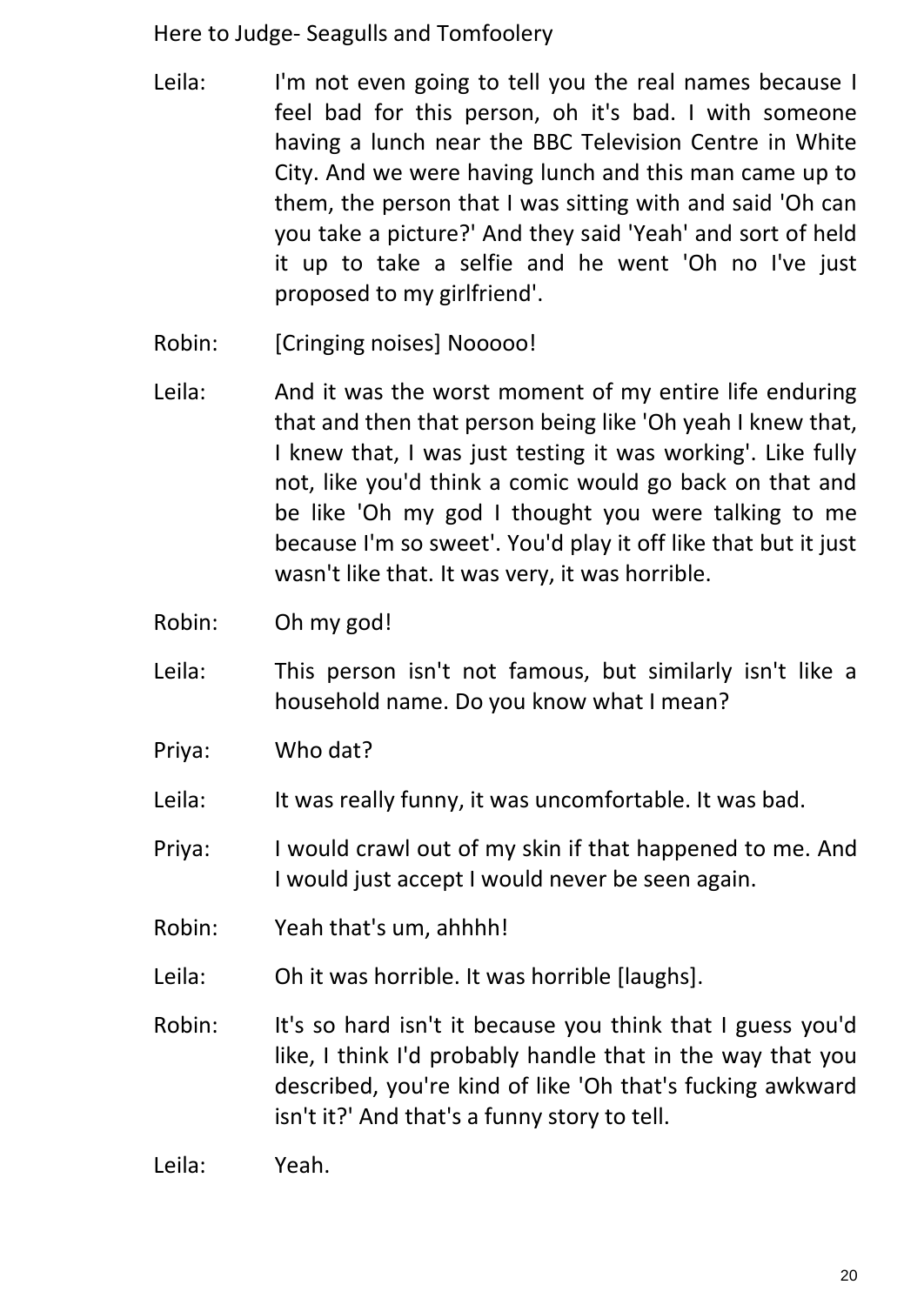- Robin: Rather than I guess kind of double-down on it? I don't know.
- Leila: Ohhh!
- Robin: Ugh.
- Priya: Oh I think I would just be like 'Yeah I knew, I knew, I was just testing'. I think I would do exactly the same, I would panic.
- Leila: Outside Television Centre, which 1) I think is a very strange place to get engaged.
- Robin: Yeah that's really odd isn't it? Did they meet on the Generation Game or something?
- Leila: Yeah [laughs].
- Priya: Oh my god I'm getting so much second hand embarrassment I want to like move to the woods and become a hermit.
- Robin: Yeah. But fame is relative isn't it?
- Priya: Sure.
- Robin: Because they obviously think that they're making waves and maybe they live somewhere that isn't New York or LA and it's not that full of actors that they might be up and coming actors. The OP I think is a bit...

Leila: Ugh!

- Robin: Are you still thinking about it?
- Leila: I just find it really awkward and I don't know why. It just always makes me cringe when people think they're famous when they're not really famous. Ugh!
- Robin: It's really funny isn't it?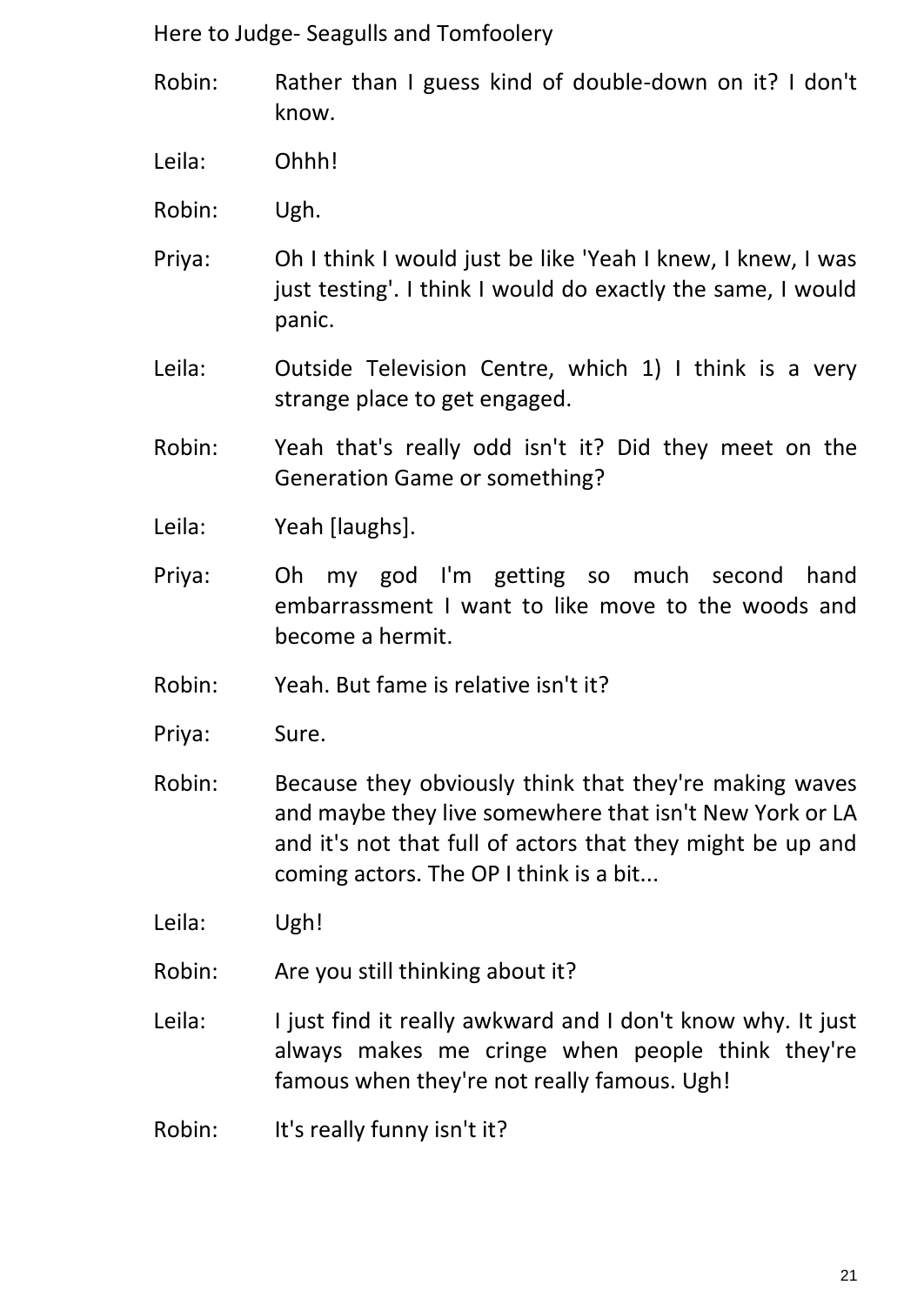- Priya: Does it make you cringe to the point you would not want to be friends of them and keep a photo up of them just out of spite? Does it make you cringe to that point?
- Leila: No I honestly would take it down and probably not be friends with them anymore.
- Priya: Yeah.
- Leila: I'd be like, but I honestly think some of the most famous people I've met have been the loveliest and most normal. But if you're at this weird point where you're like, don't look at me. And I think this is very like part of influencer culture now, do you know? There's definitely like an air of this weird arrogance that comes with it, it's like...
- Robin: You sort of act how you want to. It's that sort of The Secret thing isn't it? Act how you're meant to be treated.
- Priya: [Laughs]
- Robin: You know?
- Leila: Yes but it's just awkward, it's so uncomfortable.
- Robin: Have you ever been in that situation, like this is not a fame one but I remember when I was in uni I went to get contact lenses fitted and I couldn't because I couldn't put them in my eyes. But I was there for like three hours with these student optometrists and they were trying to sort of like thumb these things in. And I walked home and I was feeling like, that's a bit shit. So then I put my glasses back on and I think my face suits glasses which is lucky. And I get loads of people who were looking and smiling and stuff and I was like maybe I just look really good, maybe I don't need contacts. And then I went home and saw that the orange dye that they put into my eyes to make sure that they hadn't scratched was still just like all around my face.

Leila: Aww.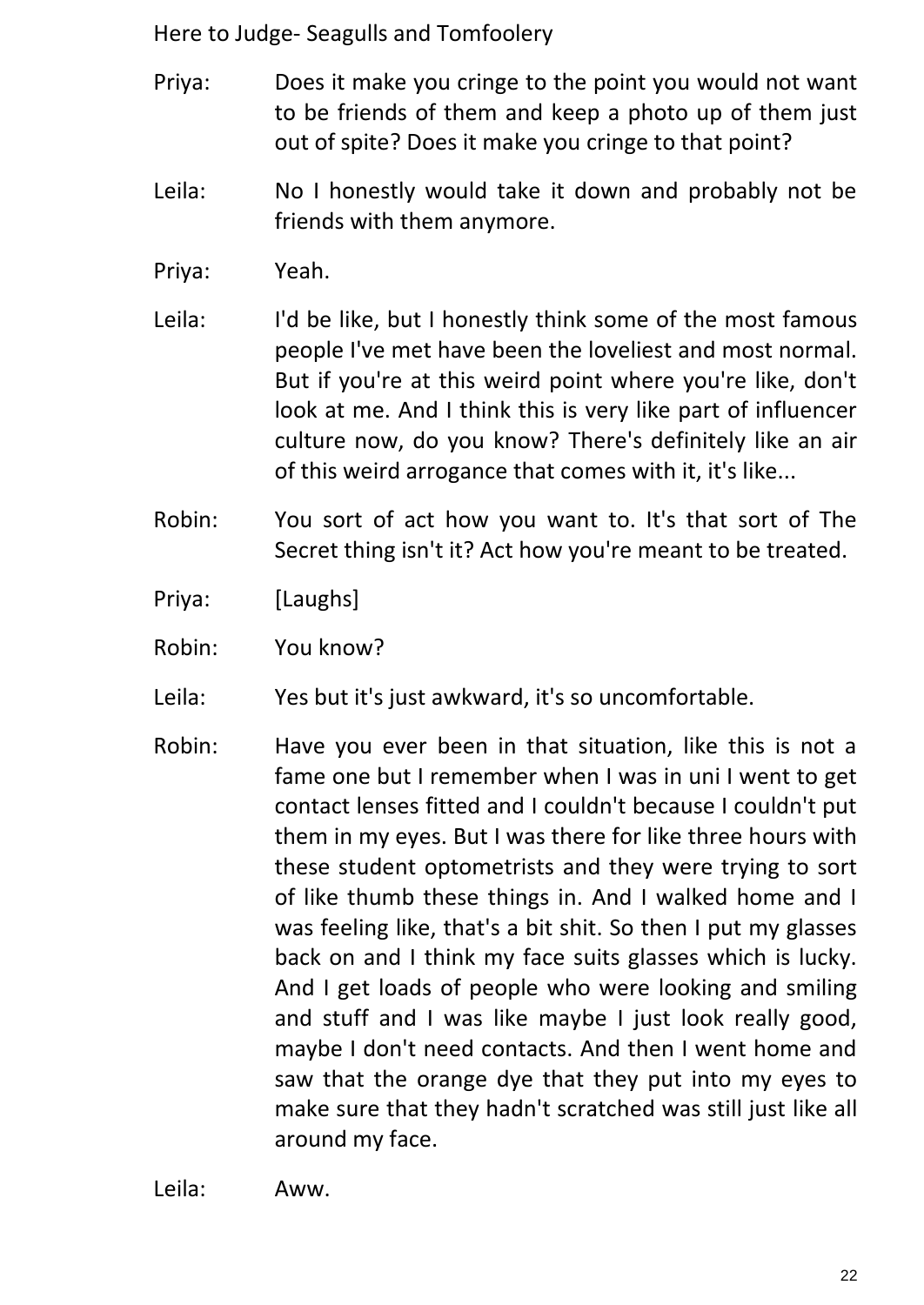- Robin: Just dribbling down me. So they were staring at the orange dye and I thought that I was having this big kind of like self esteem win.
- Leila: Aww.

Robin: And it was not that in the slightest.

- Leila: That was in Wales was it?
- Robin: That was in Cardiff.
- Priya: Allow the delusion.
- Robin: Yeah exactly.
- Leila: I think you're quite famous in Wales Robin. I do.
- Robin: I disagree.
- Leila: You are. You are.
- Priya: I think yeah.
- Robin: I really disagree [laughs]. I would love to be.
- Leila: I would absolutely not blame you for thinking if you were like out in public and everyone started staring at you, I wouldn't blame you for thinking, oh maybe they listen to Here to Judge [laughs hysterically]. That's not what I mean. But maybe they came to a warm up show or maybe they came and saw me on tour maybe.
- Robin: No one thinks that of me and if they did, they'd probably think I was Glyn Wise from Big Brother 4. Like I am such a generic looking man that even if I was very famous people would go, that's just a man, that's just a white man with glasses.
- Leila: Not with those glasses, not with those glasses.
- Robin: This is it, I need to get that orange dye back on my face, really stand out.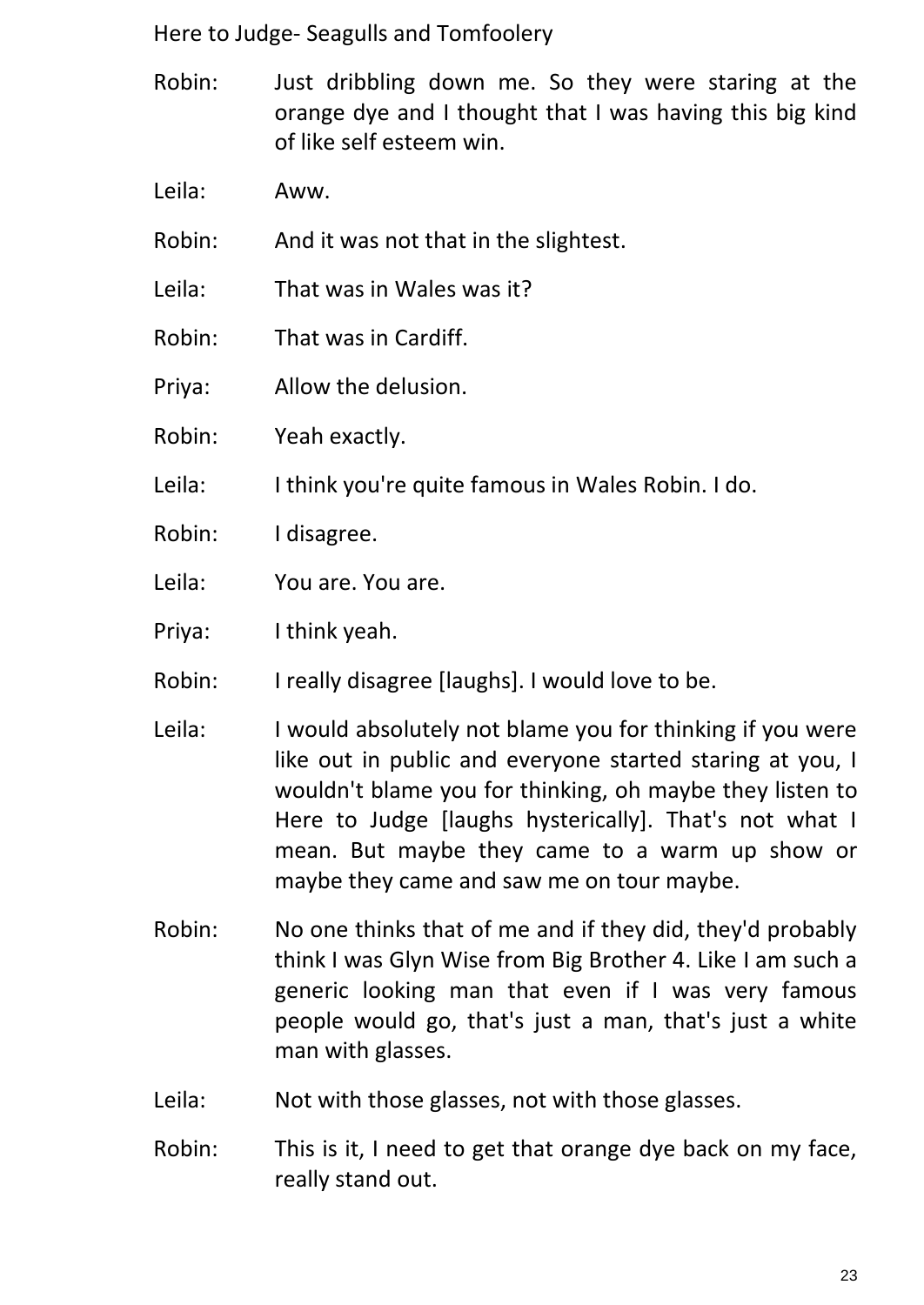Priya: Glyn Wise is a teacher now.

Robin: Yeah.

Leila: I don't know who that is.

Priya: He's the Gwynedd guy off Big Brother.

Robin: Possibly one of the finest Big Brother contestants I'd say and did a bit of presenting on S4C. I had loads of people saying I look like him when I was sort of 15, 16.

Leila: I can look him up then.

Robin: Yeah it's the picture of him in the Welsh rugby shirt because clearly the Endemol producers in 2004 were like, make sure people know you're Welsh.

Leila: Oh you do look a bit like him.

Robin: Generic white man, man.

Priya: I can't really remember his face.

Leila: No you are better looking than him.

Robin: Thank you.

Leila: What is this, him in Big Brother looks terrible but he looks quite good outside of it now. Now he looks quite hench.

Robin: Well it was when Big Brother was on that I had a lot of people saying that I look like him so thanks Leila that's really nice of you to say [laughs].

Priya: [Laughs]

Leila: No you don't look like him in Big Brother, definitely don't.

Robin: [Laughs] What were we talking about? These actors? The OP in this, I feel like they might be the asshole. If only for things like 'they have less followers than' you know sort of really...

Leila: Yeah like why do you count the followers of someone?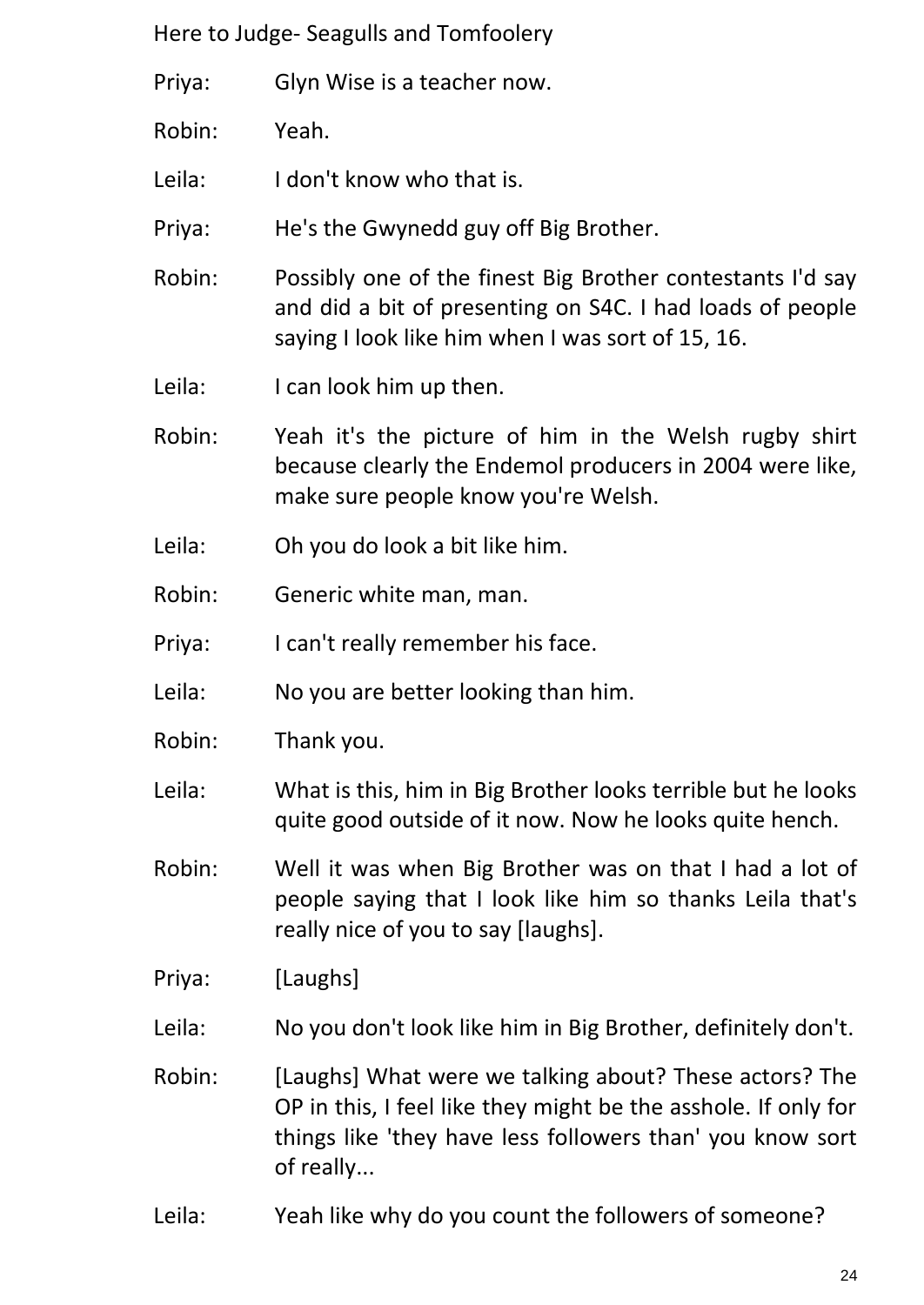- Robin: Yeah equating people's value to their follower count.
- Leila: And part of me, I don't want to admit, I have more followers than that *[laughs]*.
- Robin: Yeah.
- Leila: It's that same thing.
- Priya: Were you about to message everyone you know to say to take you down from their Instagram accounts?
- Leila: Take all the pictures down, they cannot know that I am.
- Priya: No one can know.
- Robin: So what do we think? OP asshole? They're all assholes but the OP is the biggest asshole?
- Priya: I think they are all assholes to some degree but I think OP is the biggest asshole. Because again, allow the delusion and they're your friends, they're doing their best. And I think at any stage refusing to take down someone's image when they ask you to, especially if they're a friend is a dick move.
- Leila: Yeah just do it. Listen, let them live their delusion.
- Robin: I think whoever has the least followers is the biggest asshole and I will stand by that.
- Priya: Opasshole.
- Leila: Opasshole.
- Robin: Opasshole.
- Leila: Old El Paso.
- Robin: Old El Paso.
- Priya: Old. El Paso.
- Robin: [Laughs] I'd love it if that became sort of like code for ass, OP is an asshole now.